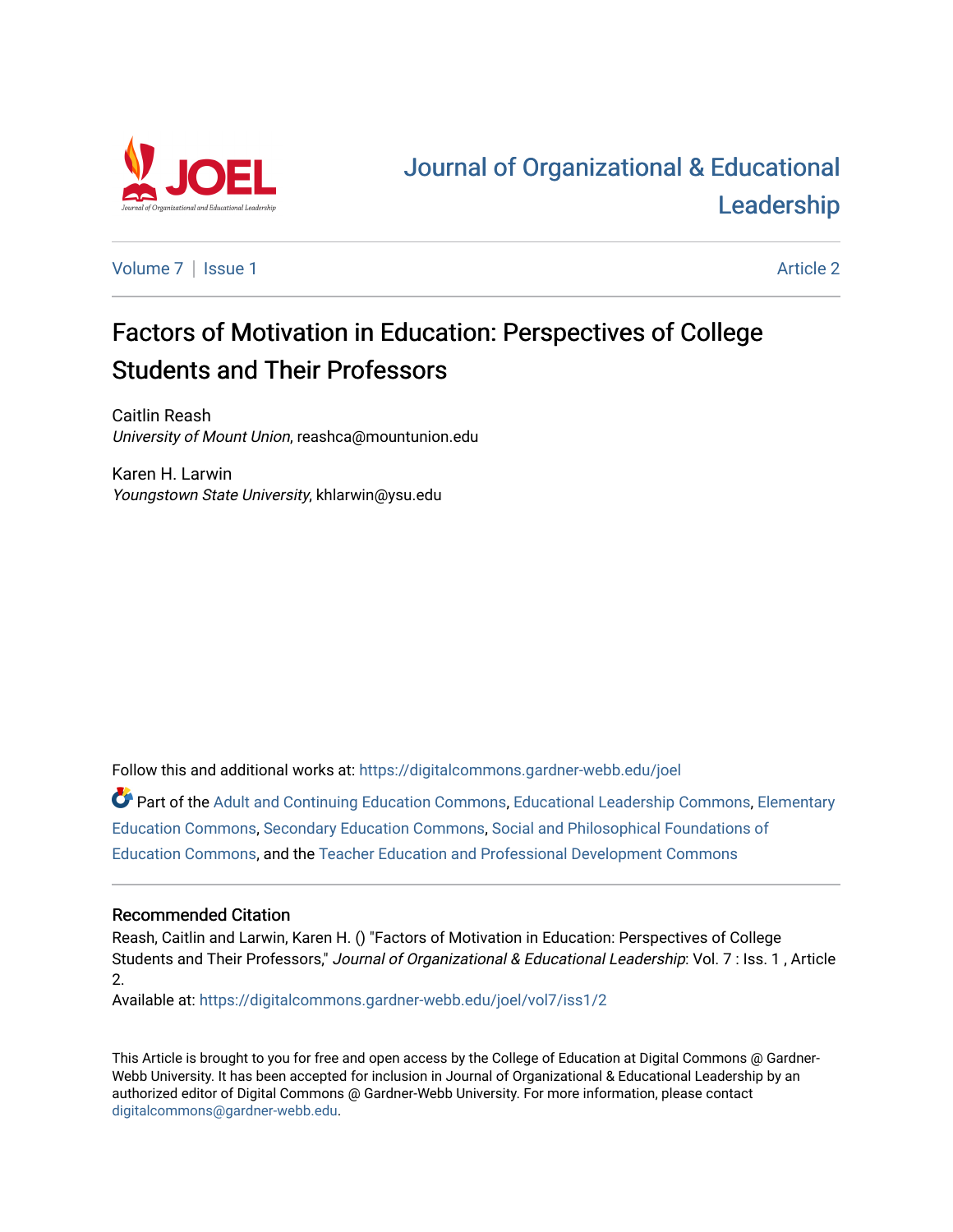## **Introduction**

With motivation recognized as a multidimensional construct, there are numerous factors that influence how it is perceived by individuals. University educators have the immense responsibility of designing instruction that is relevant to students' academic and professional growth in relation to their future goals. Exploring how motivation varies based on demographic factors, as well as how students' and educators' perceptions of motivation correlate, will inform course level and overarching programmatic decision-making. Starting every class with the thought, "how will I know my impact today" (Hattie, 2015, p. 89), Hattie applied his visible learning theory to the university level and determined that educators must use the knowledge of their students' motivations and prior learning to create meaningful, clear, and aligned paths to learning.

Students' unique lived experiences impact their perceptions and motivations. Exploring what motivates them to engage in coursework provides valuable information that allows for responsive course design and provides an opportunity for educators to align their values to their outcomes. In the field of education, as educators prepare students, modeling effective instructional techniques and caring practices that represent diverse perspectives is integral to building students' educational foundation of meaningful and visible learning. Less research has been conducted in higher education regarding the variances in student motivation (Hattie, 2015), as well as how care is perceived from various subgroups, specifically educator preparation programs (Collinson, 2012; Eisenbach, 2016; Garza et al., 2014; Rabin, 2014; Shevalier & McKenzie, 2012; Todd, 2018).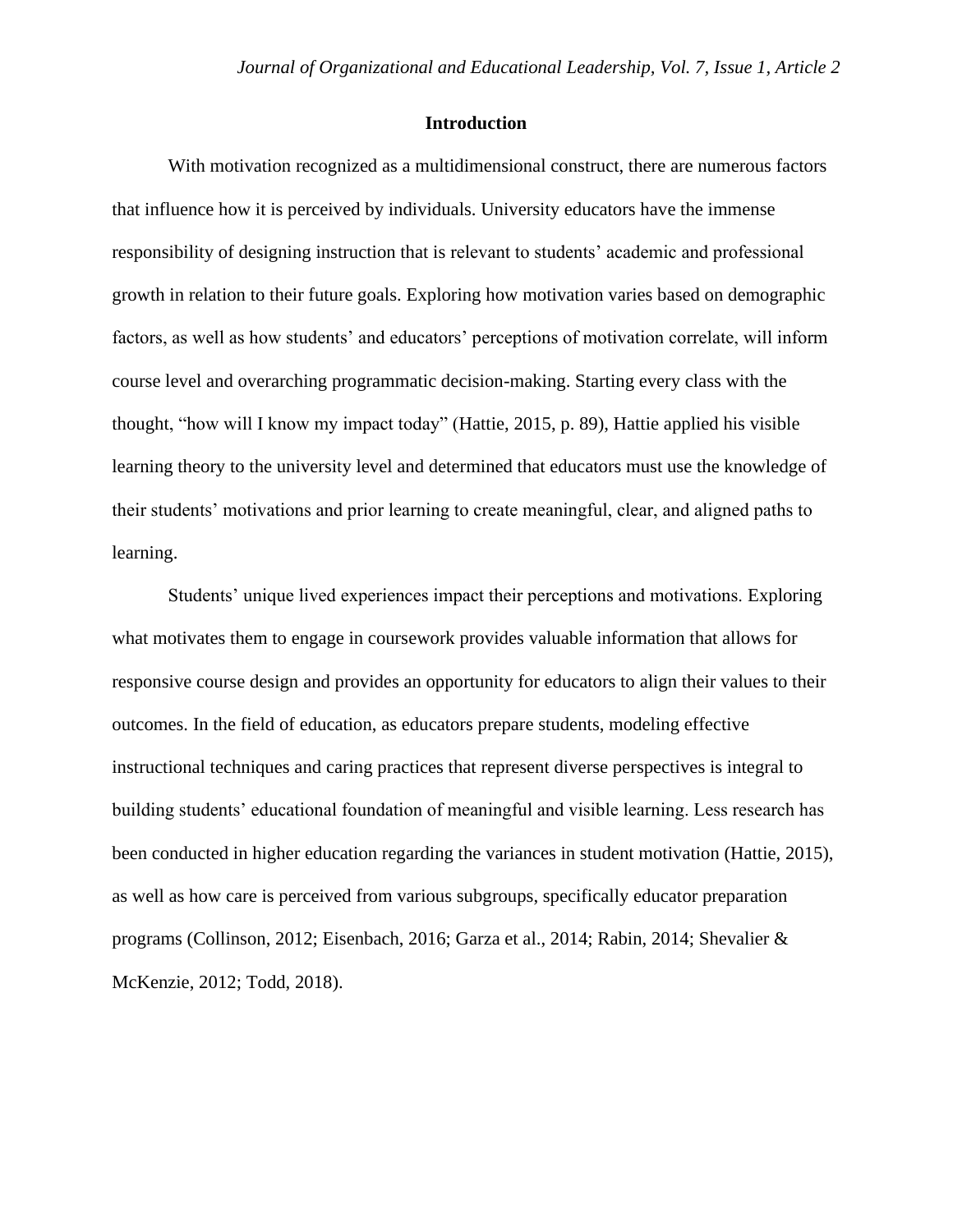## **Visible Learning**

The influence that teachers' actions can have in the process of student learning cannot be understated. While students have responsibilities as learners, the teachers must put themselves in the place of their students when designing instruction that motivates them to succeed. Hattie (2009) described visible learning as "teachers seeing learning through the eyes of students, and students seeing teaching as the key to their ongoing learning" (p. 22). This connects with Noddings' (2010) concept of motivational displacement, which focused on individuals putting the needs and beliefs of the *cared-for* (p. 392) above their own. Through this practice, teachers provide learning situations that are responsive to the needs of their students and incorporate evaluations to inform future practice (Hattie, 2015).

Hattie (2009) has linked the following six factors of visible learning as integral to strengthening achievement outcomes: the child ,the home, the school, the curricula, the teacher and the approaches to teaching (p. 31). How these factors interact impacts the learning outcomes, and the way children engage in their learning is dependent upon their prior knowledge, experiences, beliefs, and self-efficacy. These factors are impacted by the way the teacher creates a structured and collaborative environment, the expectations of the teacher, the balance of curriculum choices, and continuously providing opportunities for feedback (Hattie, 2009).

Educators' actions impact students' perceptions, and demotivation can be as impactful as motivation, specifically regarding values and actions (Hattie, 2015). Motivation is also impacted by students' self-efficacy (Bembenutty, 2011; Bandura & Adams, 1977; Bowles & Hattie, 2013; Grealish et al., 2017; Palos et al., 2019) and self-regulation (Arts et al., 2016; Bembenutty, 2011; Sava et al., 2020; Zimmerman, 2002). Just as motivation can be enhanced through a focus on fostering the theories above, demotivation due to a lack of trust or teacher bias is also influential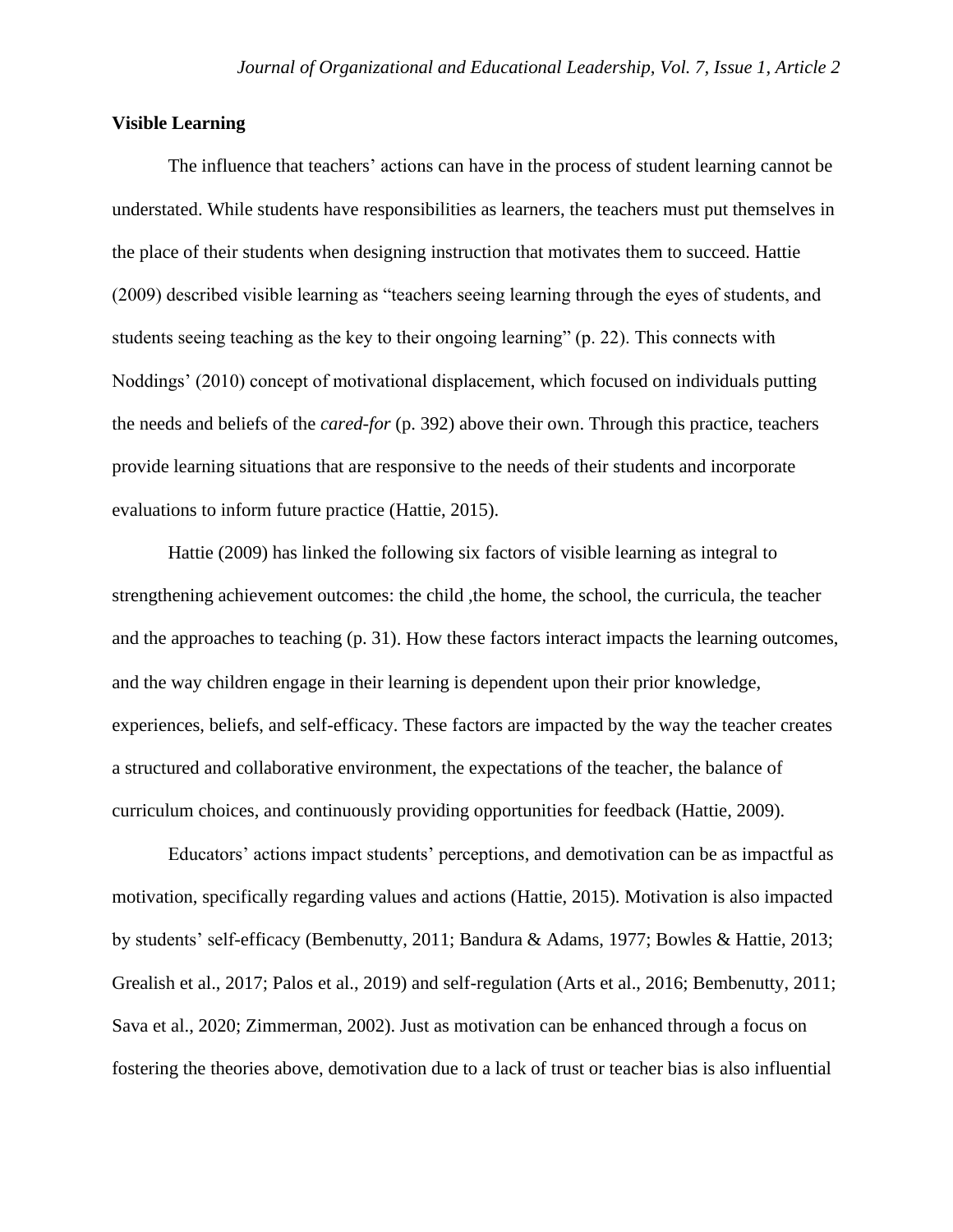(Hattie & Yates, 2014). Teachers can aid in students' development of self-efficacy and selfregulation by placing an emphasis on the intentional use of specific and constructive feedback, which is a focus of visible learning. When educators see themselves as evaluators (Hattie, 2015), the reflective view allows for the refinement of their instruction and their classroom environment. This reciprocal feedback loop creates a cyclical process for students and teachers to engage in dialogue (Arts et al., 2016; Hattie, 2015) regarding what they are learning, the classroom environment, and how they are engaging in their professional growth.

With a focus on instructors in higher education, Hattie (2015) explained the importance of educators viewing themselves as evaluators, so that they can use feedback and data collection to determine the probable impact of their instruction. To do this, Hattie shares that educators should incorporate opportunities for feedback within their instruction, strategically plan for ways to make instruction impactful, allow time for students to share in dialogue to determine if their understanding is in line with the instructional goals, and use data to inform future decisionmaking. Practices such as these which are related to feedback provide insights into which concepts students are grasping, the effectiveness of the delivery, and allows opportunities for students to voice their thoughts and understandings (Arts et al., 2016; Hattie, 2015). Educators in teacher preparation programs are responsible for modeling these effective and engaging teaching practices, so that their students can replicate them in their own practice (Bembenutty, 2011). These are all aspects that educators need to consider, as they evaluate the impact that they can make each day (Hattie & Yates, 2014).

Student-teacher relationships also play a vital role in visible learning (Hattie, 2009). Much research has linked positive student-teacher relationships with higher motivation, achievement, and perceptions of care (Alder, 2012; Cavanagh et al., 2012; Cramer & Bennet,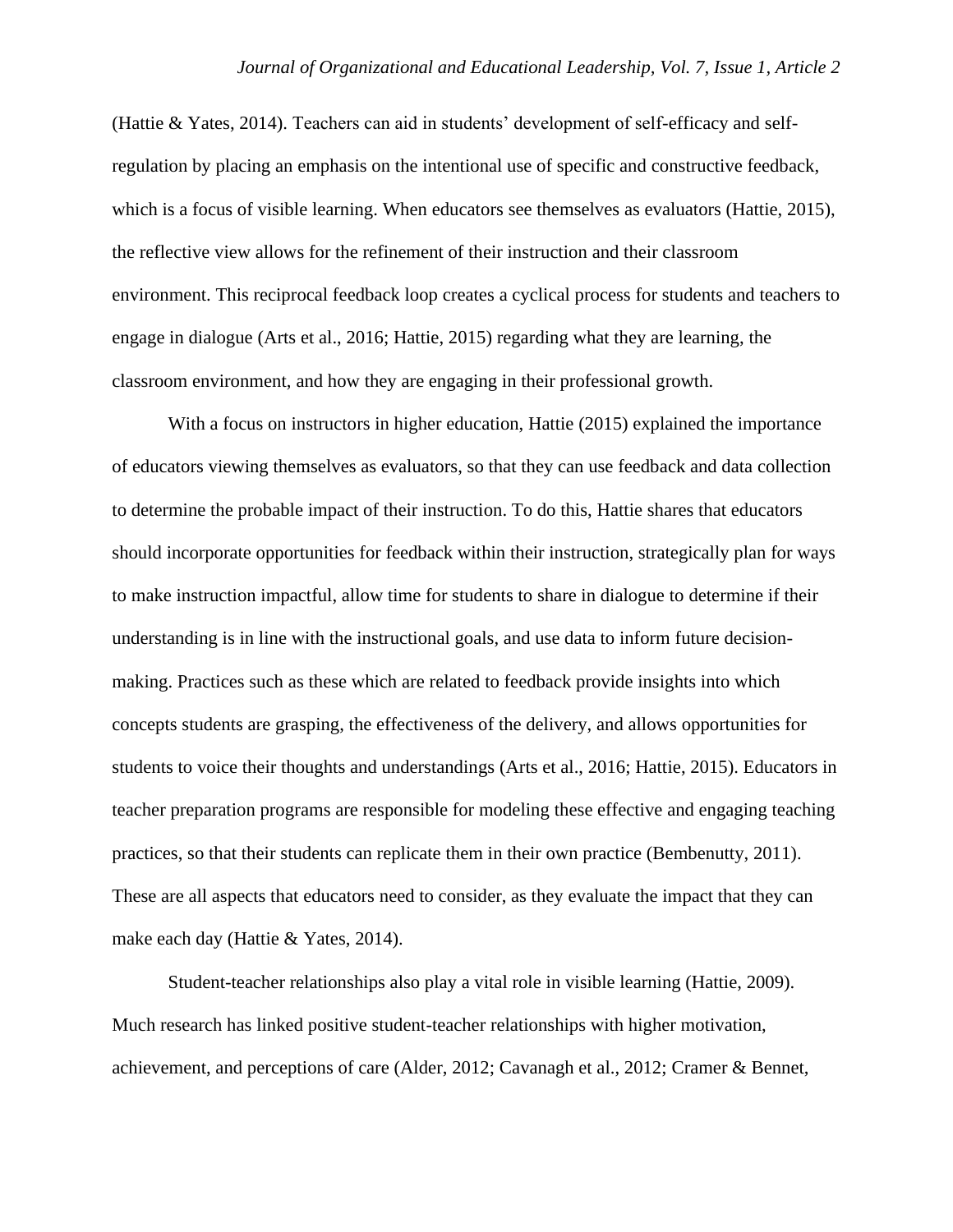2015; Falls & Roberts, 2012; Garza et al., 2014; Urdan & Schoefelder, 2006; Warren & Bonilla, 2018), specifically for minority students (Collier et al., 2019) and females (Tumova, 2020; Waltzer & Nottis, 2013). These relationships are built on relational care that creates *caring-for* (p. 392) partnerships (Noddings, 2010) built on trust (Tschannen-Moran, 2004) and an understanding of the characteristics and needs of individual students. Students are adept at determining the values and expectations that drive their instructors' decisions, and this can result in either the motivation or demotivation of their learning (Hattie, 2009).

The impact of meaningful relationships on motivation and achievement is immense (Alder, 2012; Cavanagh et al., 2012; Cramer & Bennet, 2015; Falls & Roberts, 2012; Garza et al., 2014; Warren & Bonilla, 2018). Students identified that when their teachers showed an interest in their lived experiences or future aspirations, they felt more valued and developed more influential relationships (Masko, 2018; Parsons, 2005; Warren & Bonilla, 2018). Allen and FitzGerald's (2017) research revealed that culturally responsive practices resulted in improved effort and positivity, even when presented with challenges. In fact, challenging students to achieve their best has been shown to increase motivation and achievement, as well as lead to reciprocal relationships (Cooper & Miness, 2014; Land et al., 2014; Todd, 2018; Vega et al., 2015). Students' motivations are impacted by their perceptions of the concepts described above. For educators to utilize the strategies above, they need to start with learning about the factors that influence their students' motivation. Once determined, they can use this data to foster relationships built on reciprocity through the incorporation of meaningful instruction and a positive learning environment.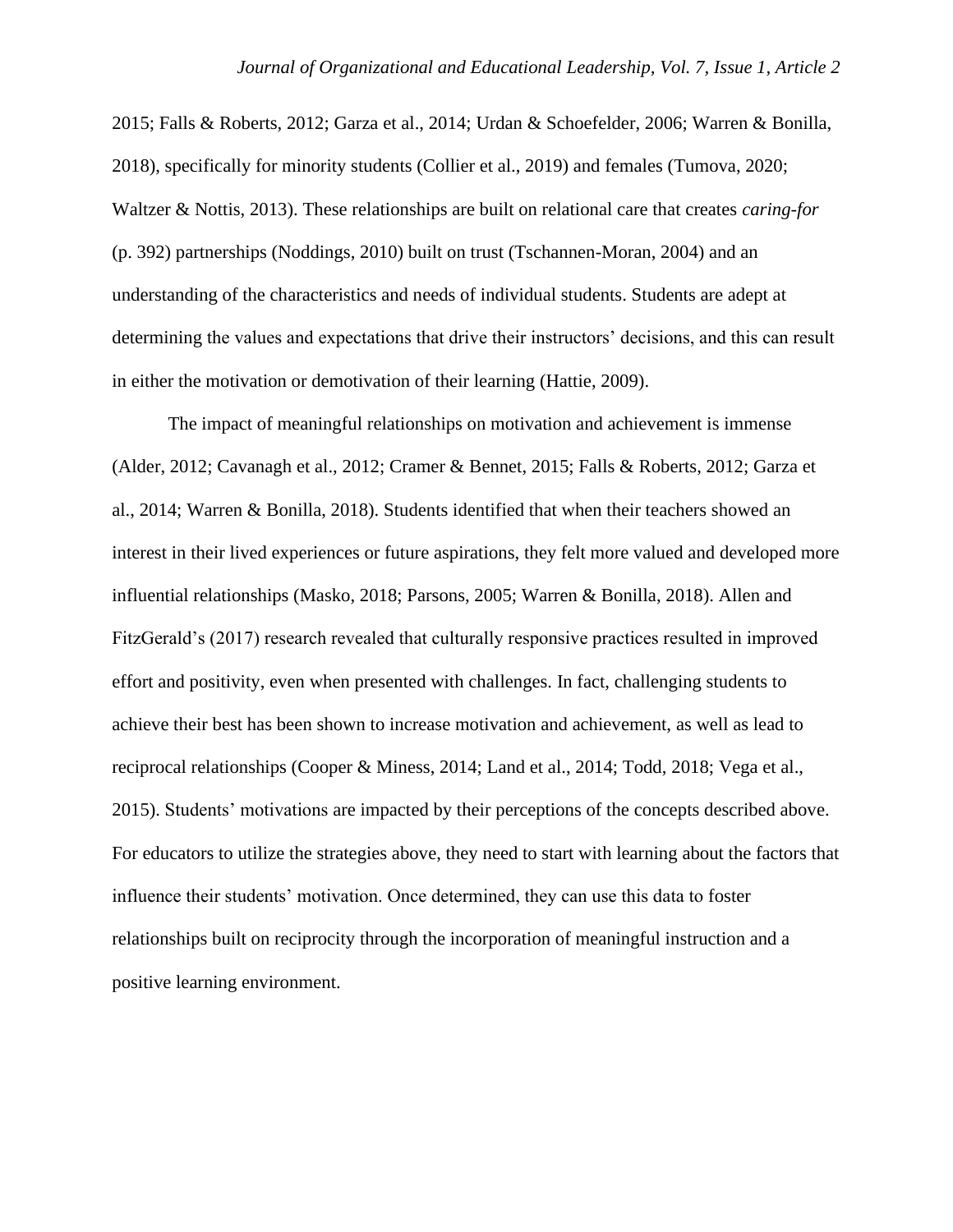## **Motivational Factors**

Jones's (2018) MUSIC® Model of Motivation explores five factors of motivation, eMpowerment, Usefulness, Success, Interest, and Caring, and helps researchers to determine the factors most impactful to their participants' motivational needs. Perceptions of students' motivational factors from the perspective of their teachers can differ from how the students perceive their motivation (Jones, 2009). The perception of these factors is fluid, as they are dependent upon the situation, feedback, and implementation of various strategies (Chittum et al., 2019; Jones, 2018). When students feel that their opinions matter, and they have choice in their own learning, they feel more empowered (Baeten et al., 2012; Grealish et al., 2017; Jones, 2018; Robertson & Padesky, 2019; Trolian & Jach, 2020), as well as cared for (Shevalier & McKenzie, 2012; Ullucci, 2009).

Having students in educator preparation programs reflect on their own values and actions is important in supporting their professional growth. Mindset about what success means is also influential to motivation. Students who have an incremental mindset are more apt to challenge themselves, while students with an entity mindset are focused solely on achievement, rather than growth (Dweck, 2005). The expectations of a course and the environment that is created impact how students perceive success (Jones, 2009). Collinson (2012) and Eisenbach (2016) agreed that educator preparation programs need to evaluate how their practitioners are learning about care and motivation through using metacognition to understand how their perceptions and actions are influenced from their prior knowledge and experiences. Exploring the five factors of Empowerment, Usefulness, Success, Interest, and Care provide educators with opportunities to learn more about their students' motivations in order to help them grow and succeed as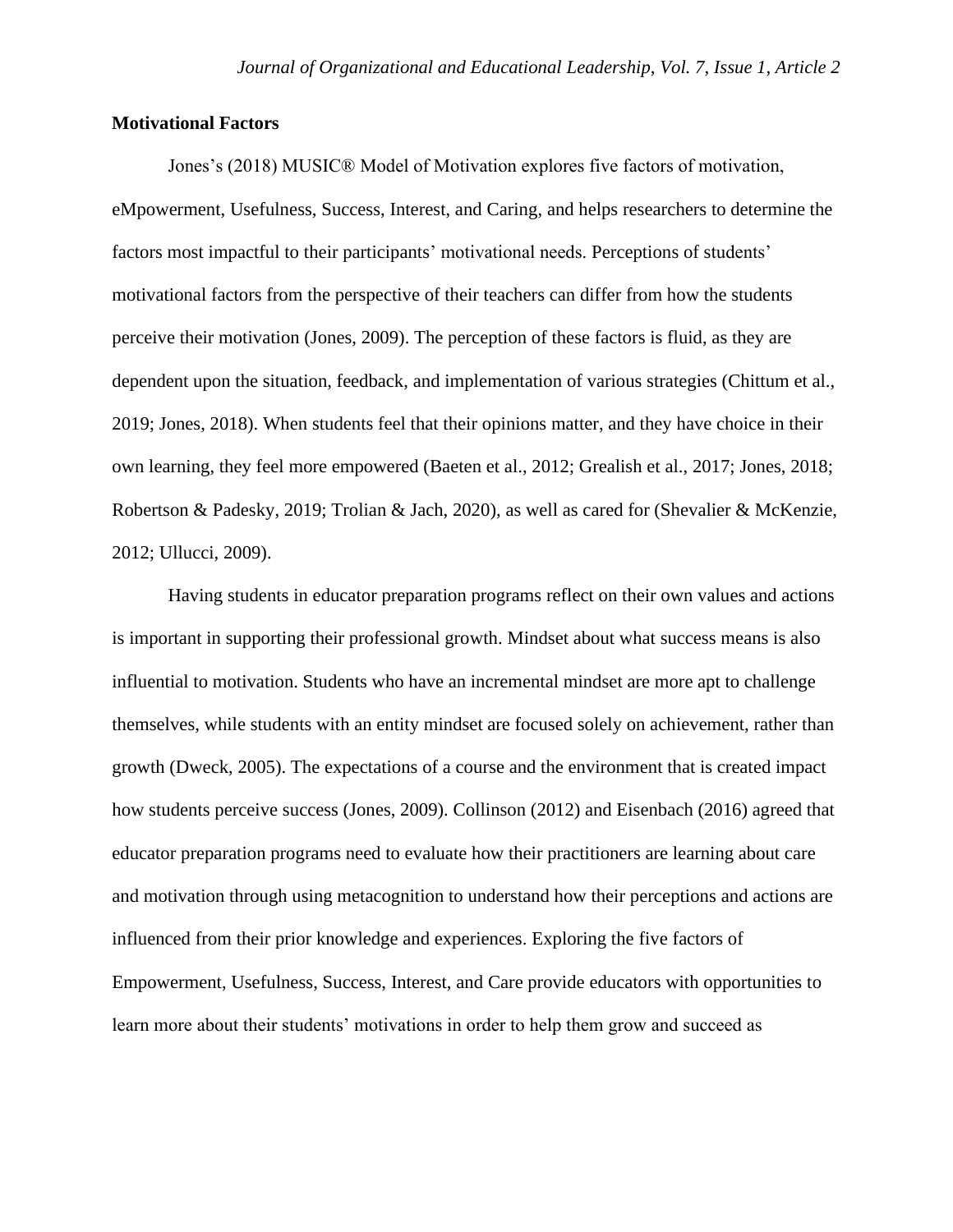individuals. Each factor has unique characteristics, but together, they provide a holistic view of motivation.

#### *Empowerment*

Students feel a sense of autonomy, as well as care, when their voices are heard and their opinions are taken into consideration (Baeten et al., 2012; Grealish et al., 2017; Robertson & Padesky, 2019). Practices that are perceived as caring, such as having open dialogue (Noddings, 2010; Parsons, 2005; Roberts, 2010; Shevalier & McKenzie, 2012; Ullucci, 2009), providing choices (Shevalier & McKenzie, 2012; Ullucci, 2009), and bringing culture into the classroom (Urdan & Bruchmann, 2018) all contribute positively to students' self-efficacy, which is related to their sense of empowerment (Grealish et al., 2017). Fostering environments that build up students' beliefs about themselves through valuing their uniqueness, empowers them to be motivated to learn. Supportive student-teacher relationships contribute to empowerment because students feel a greater sense of access to their education and collaboration with others (Grealish et al., 2017; Wu, 2019).

Creating learning environments that positively promote students' beliefs about themselves through valuing their uniqueness, empowers them to be motivated to learn. Educators' can increase students' self-efficacy, and in turn, empowerment, by providing a choice of real-world application of learning through inquiry, problem-based learning (PBL), and casebased learning (CBL) (Baeten et al., 2012; Robertson & Padesky, 2019; Trolian & Jach, 2020). These real-world applications add to the usefulness of the tasks and impact motivation; however, structures must be in place that allow for students to feel confident completing PBL activities (Robertston & Padesky, 2019). Baeten et al. discovered that a progressive shift from lecturebased teaching to inquiry-based applications such as PBL and CBL is most effective, rather than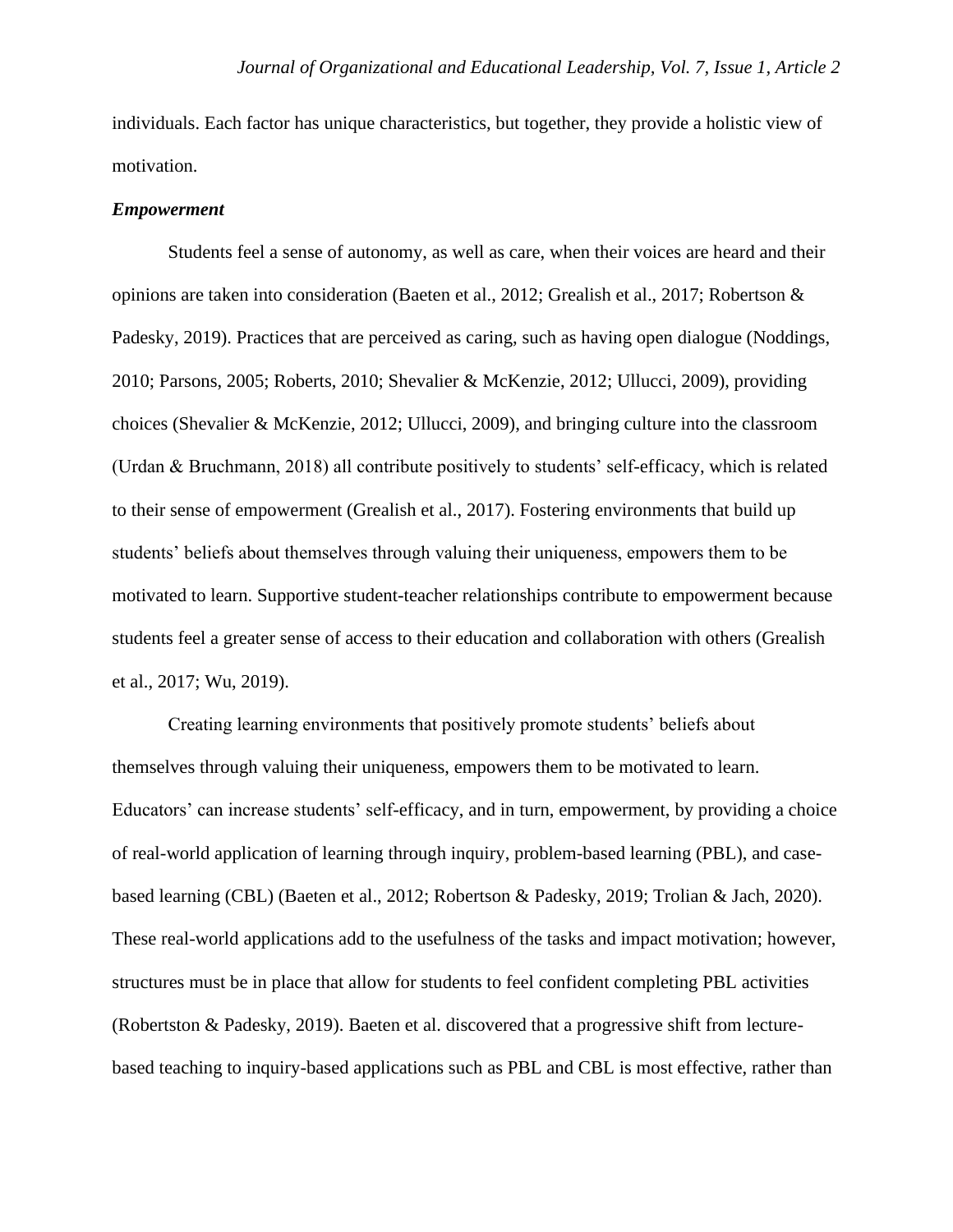beginning with them from the onset. This allows for the establishment of scaffolding, feedback, and structure that guides students, while providing clear expectations for the outcome.

While PBL empowers students when utilized effectively, it requires self-regulation on behalf of the students. As students progress to higher education, self-regulation becomes an integral factor in their success. Researchers have noted that when educators take the time to teach strategies for self-regulation, motivation and achievement are positively impacted (Zimmerman, 2002). However, it is noted that self-regulation strategies must often be explicitly taught (Sava et al., 2020). Self-efficacy, goal setting, and purpose are influential to students' abilities to selfregulate (Bembenutty, 2011). Providing autonomous opportunities where students have choice and more control over their own learning has positive impacts on motivation (Baeten et al., 2012; Grealish et al., 2017; Robertson & Padesky, 2019), but only when structured in a way that allows for feedback and growth (Arts et al., 2016; Hattie, 2015; Sava et al., 2020).

#### *Usefulness*

Motivation for activities using real-world application is influenced by the instructors' explanation for why the activity is useful (Jones, 2009). While the usefulness in some areas of study may seem more transparent, educators have the responsibility to ensure that their students see the connections between the coursework and applications. The recognition of usefulness varies from person to person, but when students feel that activities are useful to their personal and professional growth, they are more self-regulated and motivated (Simons et al., 2004). Additionally, when connections are made between the usefulness of a task and future goals, selfefficacy is positively impacted (Hulleman et al., 2017).

Utility of the information provided is one of the subjective task values (SVT) associated with the Eccles' and Wigfield's (2020) expectancy-value theory. They explained that the utility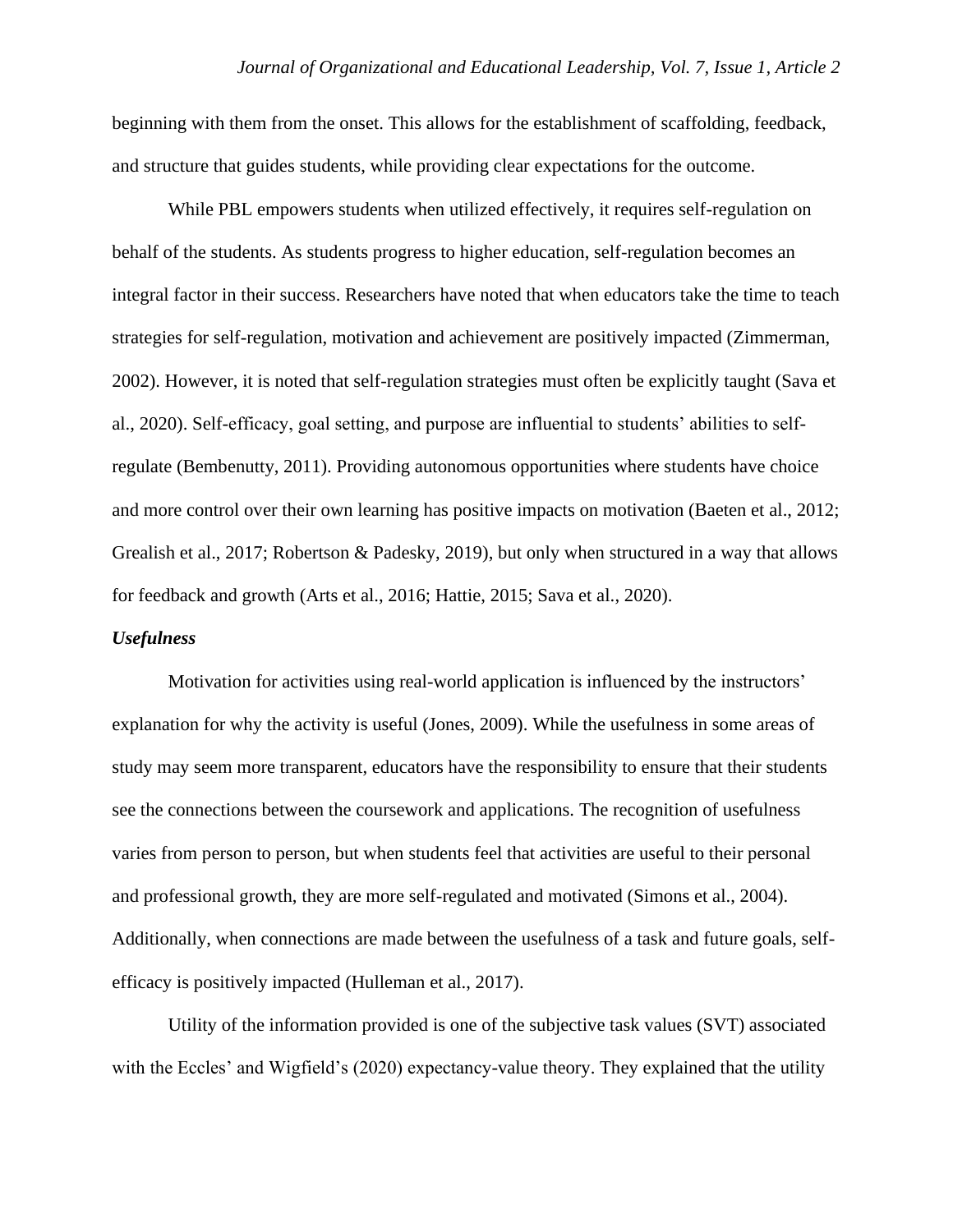of SVT is most closely related to extrinsic motivation; however, when utility is connected to a specific career path, it can be connected to an individual's intrinsic motivation. For students in education courses, the majority are working towards a career as an educator, so the assumption would be that usefulness would impact both their extrinsic and intrinsic motivation to succeed. Hulleman et al. (2017) found that when students made connections between the utility of the subject matter and their future goals, they increased their self-efficacy regarding the course and felt that the work was more meaningful. Additionally, Hulleman et al. found that this helped students who were identified as lower-performing feel more able to succeed in the coursework. *Success*

Students' perceived belief about whether they can succeed or not in a course is influential to their decision-making and motivation (Palos et al., 2019). Instructional design that is challenging, yet attainable sets students up for success, which motivates them to be engaged in their activities (Jones, 2009). Jones also shares that when work is either too difficult or too easy, motivation is negatively impacted. When course content is responsive to the needs of students, both academically and culturally, students feel *cared-for* (Noddings, 2010, p. 392) and motivated to work towards success (Garza & Huerta, 2014; Howard, 2001; Masko, 2018; Parsons, 2005; Shevalier & McKenzie, 2012).

Students' self-efficacy and their mindset drive their actions. Mindsets impact how individuals view situations and what motivates them to succeed. Entity theorists are most concerned with achievement, while incremental theorists are more focused on growth (Dweck, 2005). Failure is viewed as unacceptable by those with an entity mindset and may limit their growth because they are less apt to take on challenges (Dweck, 2005). Arts et al. (2016) found that, at times, learning is overlooked because students are so focused on the grade. A growth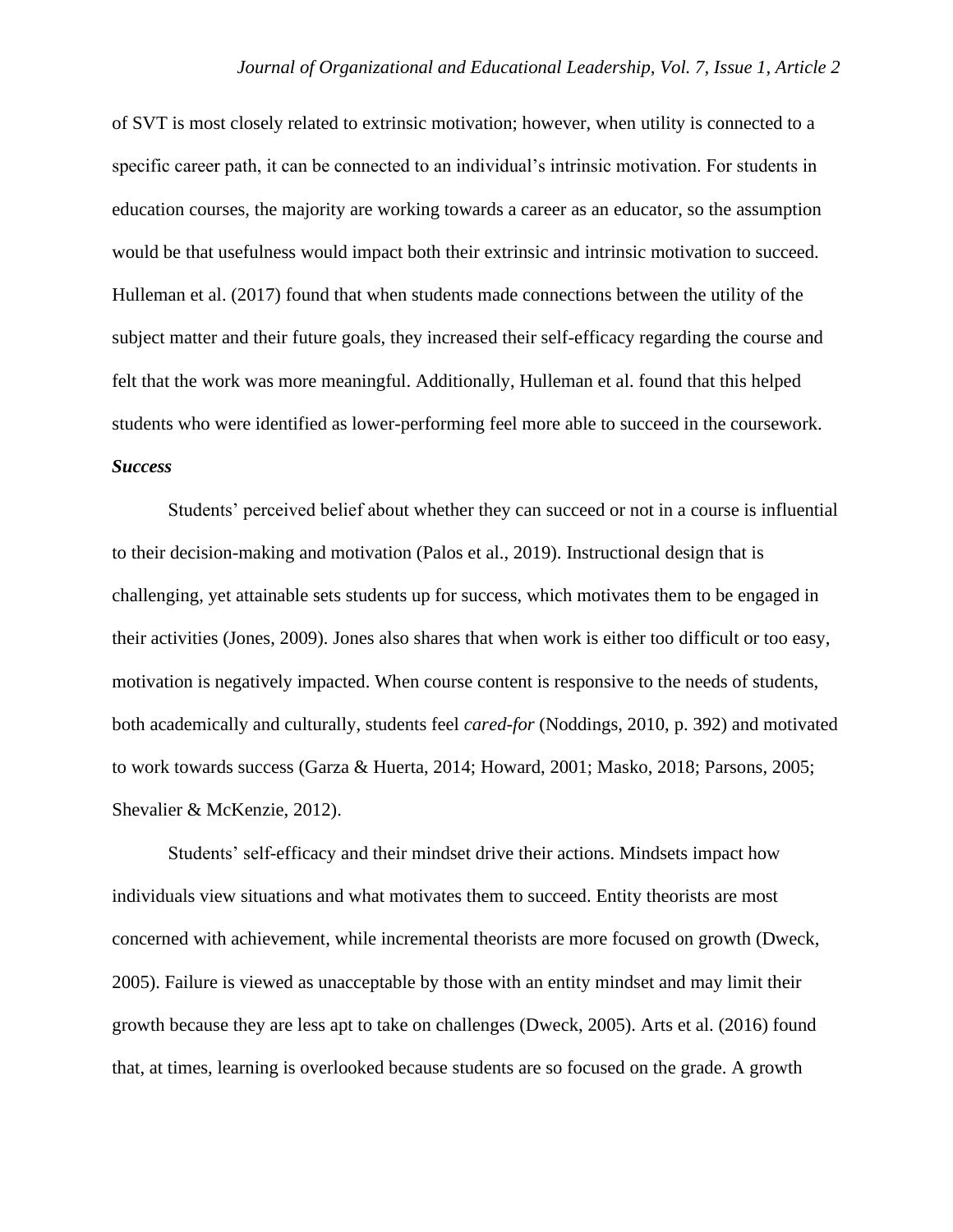mindset positively impacts both short- and long-term goals through viewing difficult situations and failures as part of the overall learning process (Dweck, 2015). Failure is an opportunity for self-reflection based on the feedback provided (Jones, 2009). The expectations of a course and the environment created impact how students perceive success (Jones, 2009). When students feel that they can be successful, they are more motivated to do the coursework (Banfield, 2020).

## *Interest*

Jones (2009) discussed the importance of incorporating instruction that is designed for sustained, rather than temporary interest in a topic, as this leads to greater motivation. Jones (2009) referenced Schunk et al. (2008) when explaining that sustained interest allows more time for students to process information and connect it to previous learning because they do not have to regulate their efforts on something that does not interest them. Reciprocal relationships with teachers can also play an important role in the interest level of students in a course (Urdan & Schoenfelder, 2006; Wu, 2019). While there are factors that teachers cannot control that impact students' motivation, the ones that they can control can positively impact the motivation of the students in their classroom (Jones, 2009, 2018; Urdan & Schoenfelder, 2006).

McGinley and Jones (2014) found that students' perceptions of interest as a motivator are positively influenced by a brief activity on the first day of a college course. The dialogue students have about their goals for the course add to their perceptions of the usefulness of the coursework, as well as their interest in it. Dialogue is also shown to be a powerful tool for demonstrating care, which was also noted in McGinley's and Jones' study as a motivating factor that was increased through the opening day activity. This is in line with other research and theory that promotes dialogue as a representation of care (Noddings, 2010; Parsons, 2005; Roberts, 2010; Shevalier & McKenzie, 2012; Ullucci, 2009).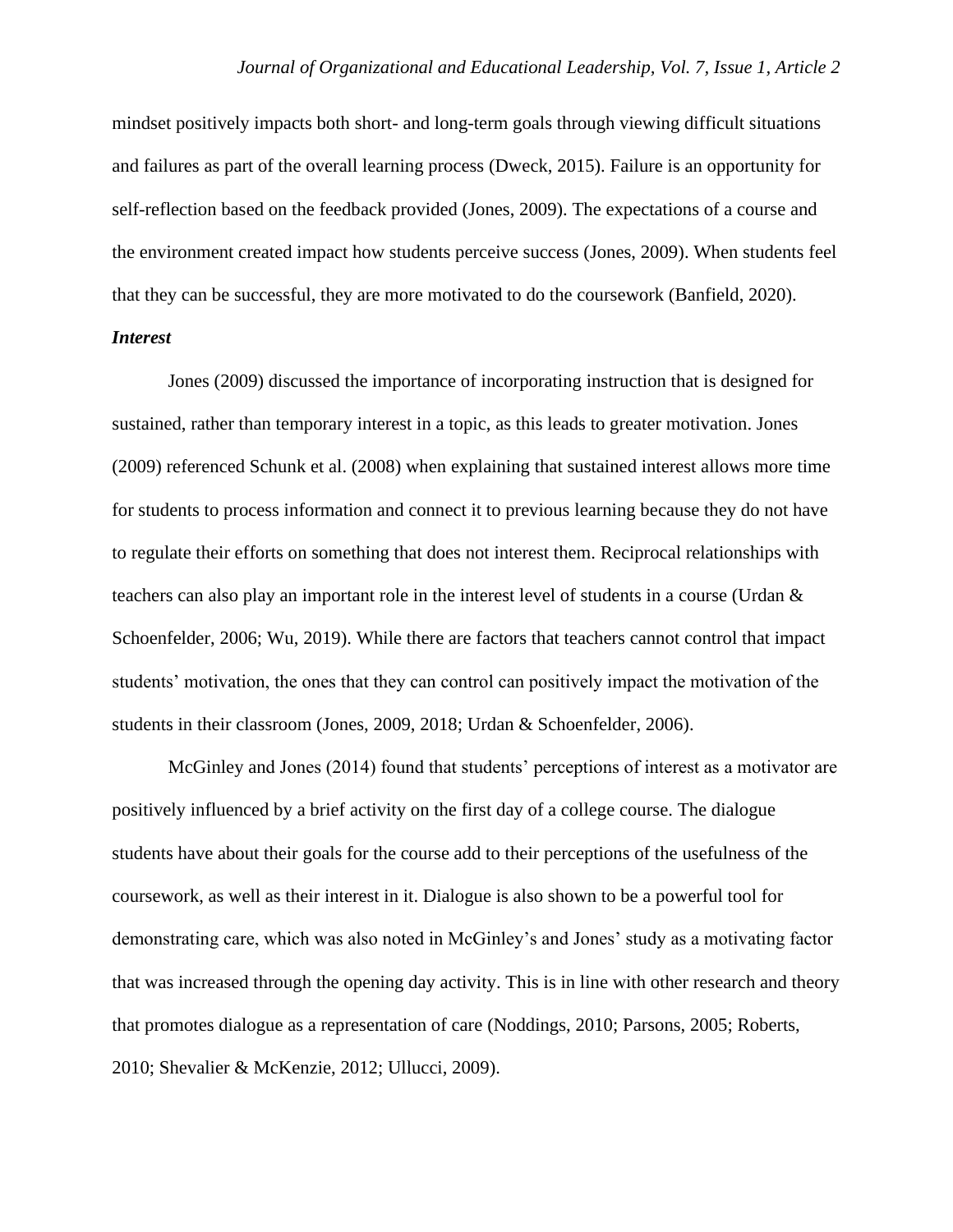## *Caring*

Care is a foundational component of education and is inextricably linked to motivation (Allen & FitzGerald, 2017; Abry et al., 2013), achievement (Froiland & Worrell, 2016; Vega et al., 2015; Wang & Holcombe, 2010), and positive teacher-student relationships (Alder, 2012; Cavanagh et al., 2012; Cramer & Bennet, 2015; Falls & Roberts, 2012; Garza et al., 2014; Warren & Bonilla, 2018). Miller and Mills (2019) discovered that students in college perceived engaging instruction that allows for interaction with the professor as caring. Students value open communication and learning that meets their needs (Masko, 2018; Shevalier & McKenzie, 2012). Noddings (2010) identified dialogue as important to reciprocal care because students appreciate when teachers include their thoughts and opinions, including culture, in the functioning and creation of the classroom environment (Shevalier & McKenzie, 2012). There is a notable lack of current research examining perceptions of care from the perspective of students in college (Miller & Mills, 2019), and specifically, student teachers (Collinson, 2012; Eisenbach, 2016; Garza et al.; Rabin, 2014; Shevalier & McKenzie, 2012; Todd, 2018).

**Care Theory.** Care theory is grounded in the view that care comes in different forms. Noddings (1984, 1992, 2005, 2010, 2013) discussed the virtue of care versus relational care, as well as ethical versus natural caring. These ideals serve as the foundation for numerous studies that aim to determine what care looks like, how it is perceived, and the strategies that educators can put into practice in order to increase motivation, achievement, and relationships. When thinking of actions that would be categorized as care, teachers must begin to think about how those actions are being perceived by their students, as teachers can feel as though they are demonstrating care for their students, even if their students do not feel the same. From an educational standpoint, care that is reciprocal establishes an understanding between students and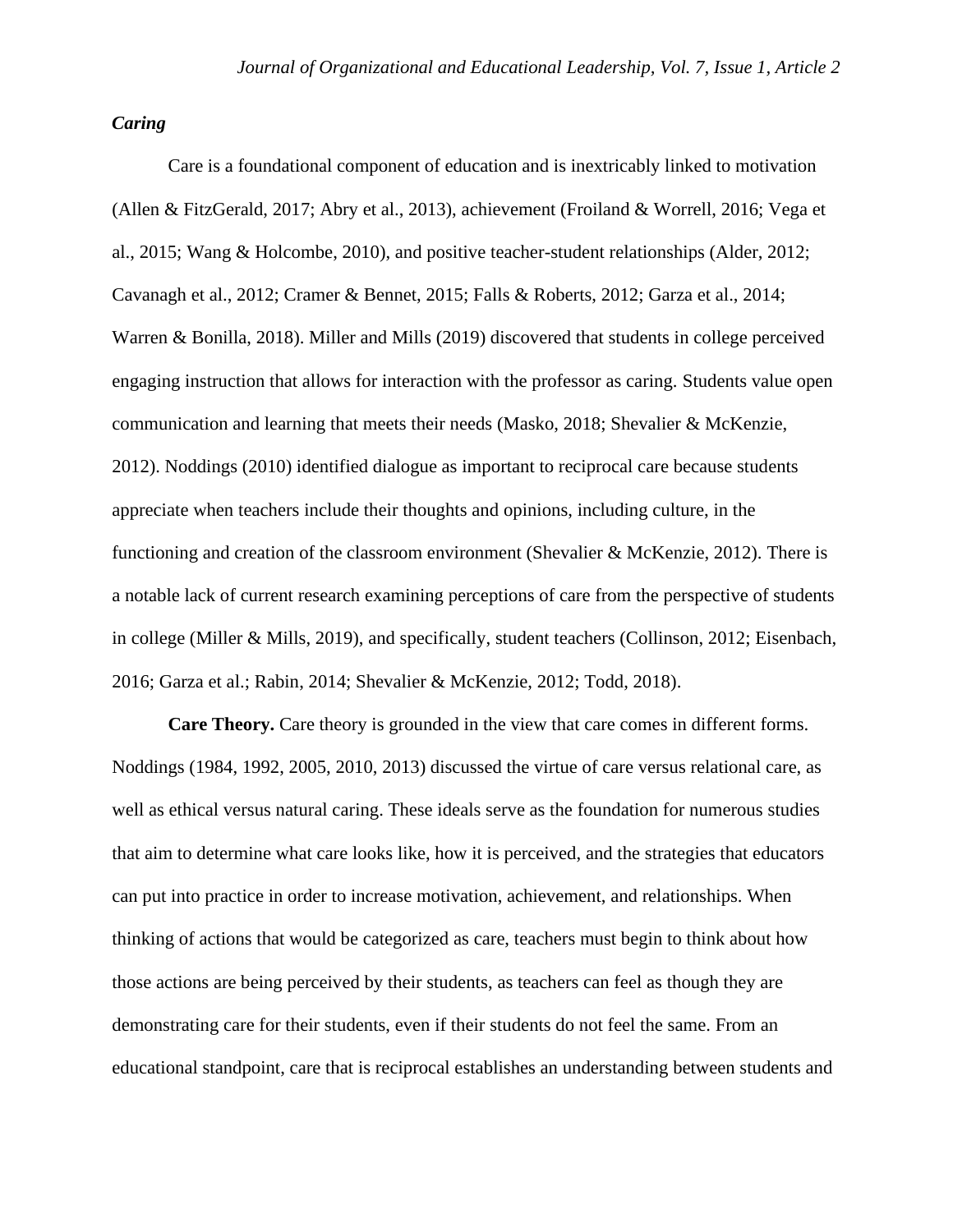teachers that accounts for individual needs, establishes rapport and relationships built on trust, and contributes to a positive school climate (Allen & FitzGerald, 2017; Parsons, 2005; Shevalier & McKenzie, 2012). Essentially, "Belonging is two-sided" (R. Knight, personal communication, March 5, 2020).

Care theory has also been influenced by the work of Carol Gilligan. While many associate Gilligan with gender, she also theorized about moral injury, specifically trust built by listening: "If we are serious about recognizing and respecting differences, then we need to hear and encourage the full range of voices within and around us by becoming a society of listeners" (Gilligan, 2014, p. 104). Gilligan's work established the importance of knowing the needs of the individuals and allowing their voices to be heard by respecting the diversity that they bring. For voices to be heard, there must be open lines of communication that allow for dialogue. Noddings (2005, 2010) identified the need for dialogue as a representation of relational care, and numerous current research studies have been conducted that support Noddings' theory (Alder, 2012; Collinson, 2012; Cramer & Bennett, 2015; Land et al., 2014; Masko, 2018; Parsons, 2005; Shevalier & Mackenzie, 2012; Tosolt, 2009; Velasquez et al., 2013; Wang & Holcombe, 2010). Care that recognizes, acknowledges, and allows for differences to be discussed leads to more chances for meaningful relationships to be developed.

To examine the five factors of motivation described above, the MUSIC® Model of Motivation will be used. The five MUSIC® factors were determined as influential to motivation based on an extensive review of educational and psychological research (Jones, 2018). The foundation of this research design is built on five key principles that represent what instructors should consider when creating their learning environments. To increase motivation, students should: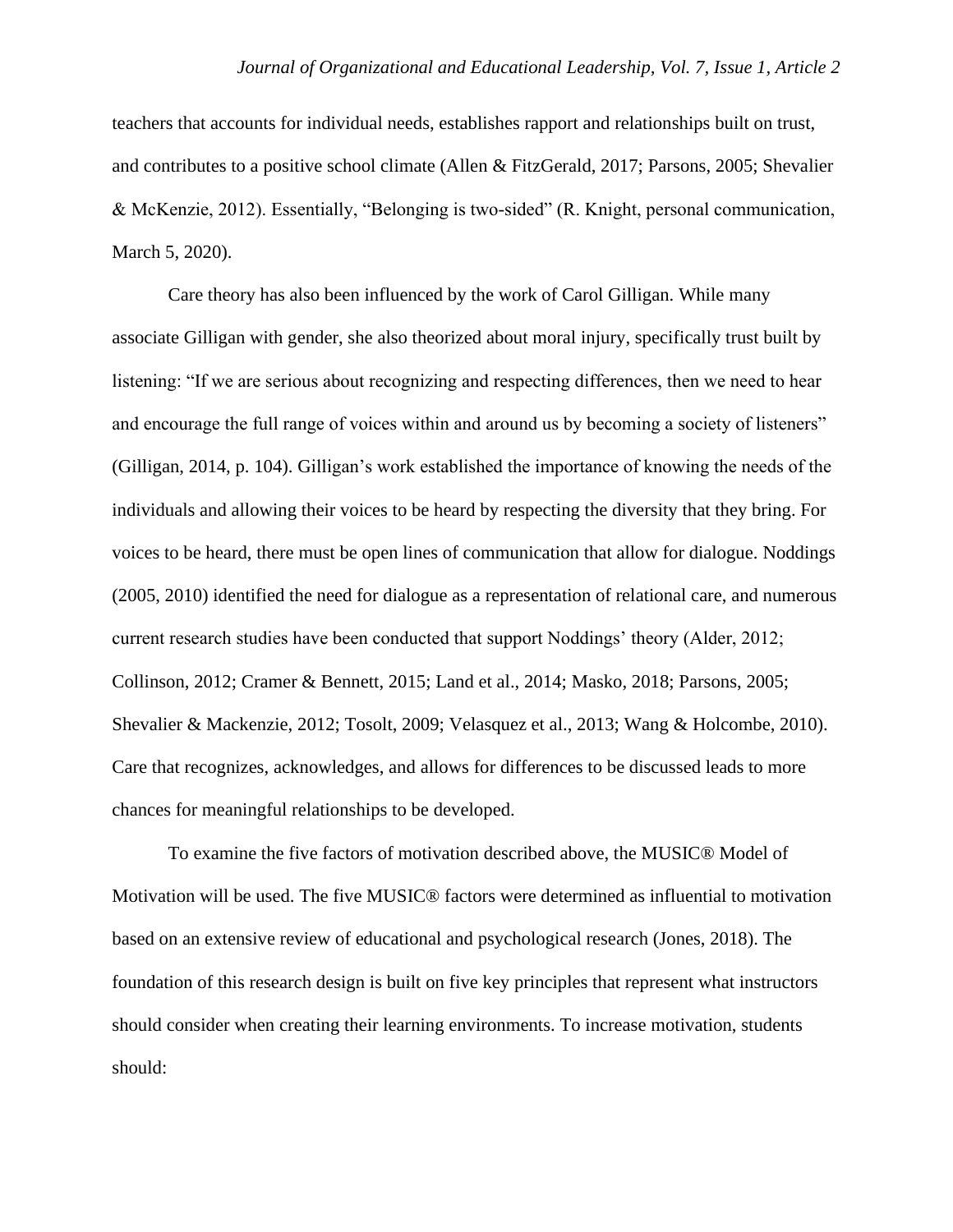- feel empowered through having choice and co-creating their learning experiences;
- find the instruction relevant and useful to their current and future learning;
- know that success is attainable through continued effort;
- be interested in the coursework; and
- perceive that they are cared for holistically (Jones, p. 9).

The review of literature focused on Hattie's (2014) visible learning theory and its relationship to the motivational factors utilized in the survey design. Aspects of care theory are present throughout the discussion with underpinnings in the notion of *caring-for* (Noddings, 2010, p. 392) and motivational displacement (Noddings). Research shows that motivational factors vary based on individual perceptions. Through incorporating opportunities for feedback, evaluation, and reflection, students' perspectives can be heard. Reciprocal relationships with students built on trust, respect, and most of all, care, can add to their motivation. This study seeks to determine the most influential factors that contribute to motivation for college students. The goal of the study is to positively impact the preparation of preservice teachers by crafting coursework that is responsive to their motivational needs. Pre- and post-data collections measuring students' perspectives will be compared, as well as analyzed in relation to the educators' perspectives of what motivates their students.

### **Methodology**

This current investigation explored perceptions of motivational factors from the perspectives of students, as well as how their instructors perceive their motivations. Through preand post-data collection methods, results were analyzed in isolation, as well as in aggregate. Comparisons between students' and instructors' perceptions were explored, as well as how demographic factors such as gender and year in school correlated with the motivational factors.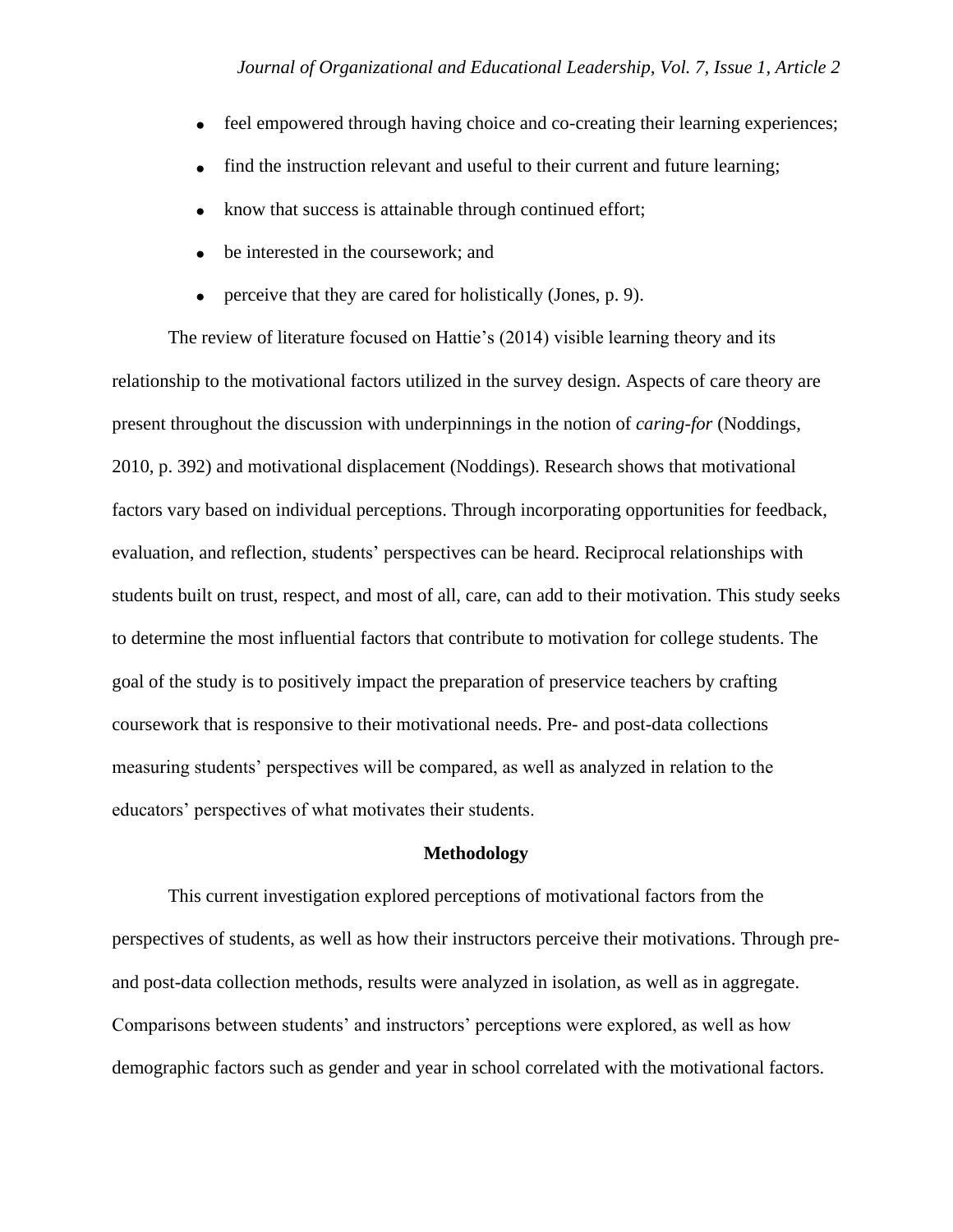The following questions were discussed through this research:

- 1. Which MUSIC® motivational factors (eMpowerment, Usefulness, Success, Interest, Caring) are identified most frequently by students in the education department courses?
	- a. Due to experiences throughout the semester, did the factors of motivation change?
- 2. What is the relationship between students' perceptions of motivation in comparison to their faculty perceptions of their motivation?

## **Participants**

For this study, the population from which the sample was chosen includes students enrolled in undergraduate education courses during the Fall 2020 semester at a small private Mid-Western University. To participate in the study, participants must have been enrolled in a course in the education department at a freshman, sophomore, junior, senior, or post baccalaureate level during the Fall 2020 semester. The target population of students enrolled in undergraduate education courses was 315 students. This population included representation from 39 majors with the majority (58.41%) having a declared major or minor in education. Educators from the University's education department were also part of the study. To participate, the faculty members must have been teaching or supervising students in an education related course during the Fall 2020 semester. The target population of educators included 35 faculty members with varying ranks: four Professors, four Associates, four Assistants, and 25 Adjunct/Lecturers. The educators and candidates included in the target population represent the following education programs: i.e., Adolescent to Young Adult, Art Education, Health Education, Intervention Specialist, Middle Childhood, Music Education, Physical Education, and Primary Education.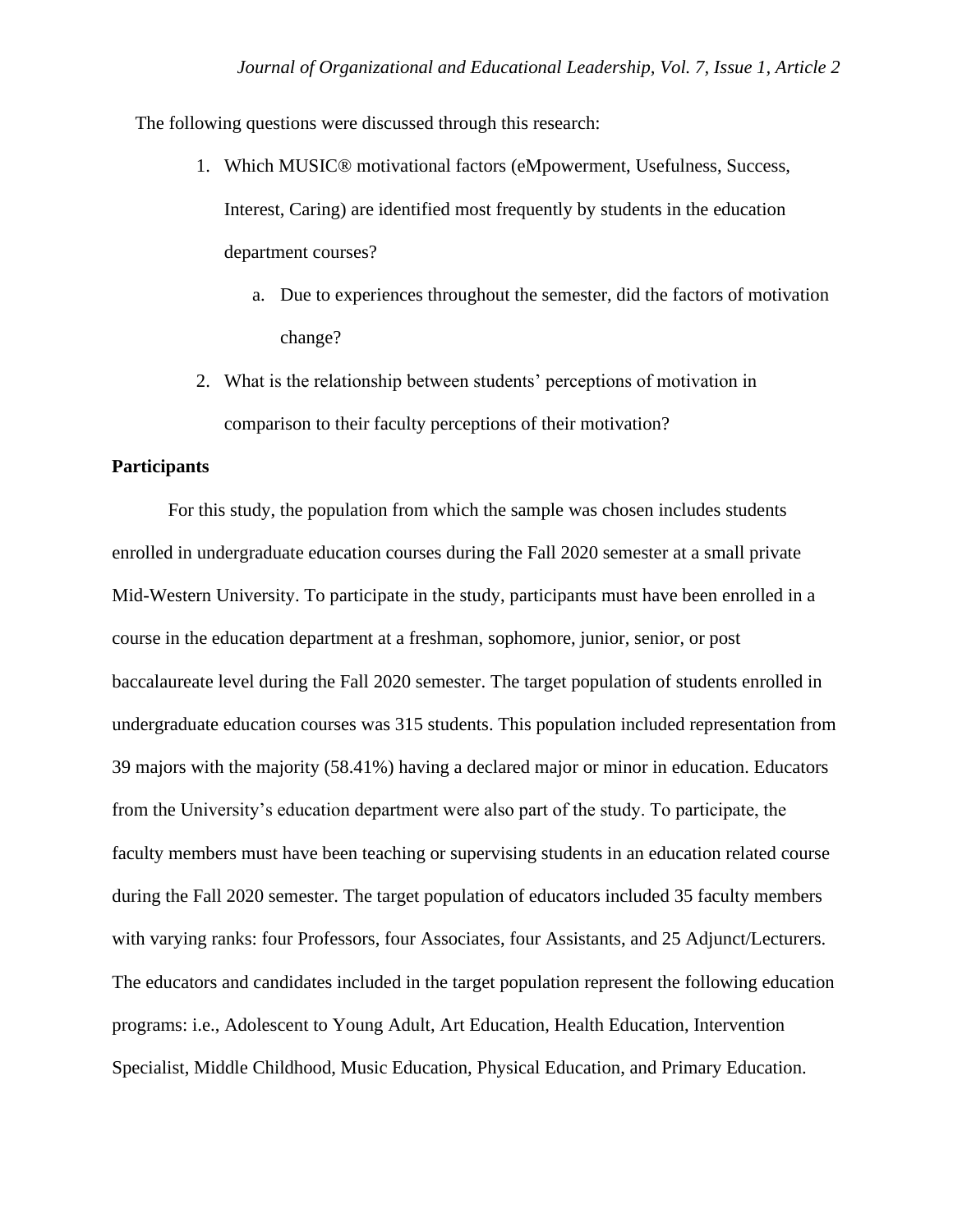## **Instrumentation**

The quantitative data collection utilized the College Student version of the MUSIC® Inventory, as well as the Professor version of the MUSIC® Inventory (see https://www.themusicmodel.com/questionnaires/). Designed to "help instructors in any field understand how to apply current motivation research and theories to instruction" Jones and Skaggs (2016, p. 5) provided the conceptual framework of the MUSIC® model and validity evidence to support its implementation. A reported measure of internal consistency revealed Cronbach's alpha values of:  $\alpha = 0.91$  for empowerment,  $\alpha = 0.96$  for usefulness,  $\alpha = 0.93$  for success,  $\alpha$  = 0.95 for interest, and  $\alpha$  = 0.93 for caring (p. 4). Both item analysis, as well as confirmatory factor analysis demonstrated how the five factors represent unidimensional measures, "each loading was statistically significant with none of the items cross loading on any of the other factors" (p. 5). Further investigation using Pearson's correlation coefficients revealed that the factors were moderately correlated, yet "distinct factors" (p. 6). To provide reliable and valid ratings, Jones (2020) noted that a sum or average of all 26 scales produce inconsistent data, as each factor should be analyzed in isolation. Aggregated data, as well as an analysis of each unidimensional measure provided for more reliable results (K. Larwin, personal communication, October 28, 2020).

Jones (2020) classified the College Student version of the MUSIC® Inventory as a "very good, if not excellent" (p. 9) survey instrument based on the validity and reliability evidence from numerous studies (Chittum et al., 2019; Jones, 2019; Jones & Skaggs, 2016; Pace et al., 2016). Both Chittum et al. and Pace et al. found Cronbach's alpha values ranging in the  $\alpha = 0.80$ to 0.90 or above. A confirmatory factor analysis in each study also revealed that the factors in each of the studies were distinct, which is a similar finding to Jones' and Skaggs'. The data were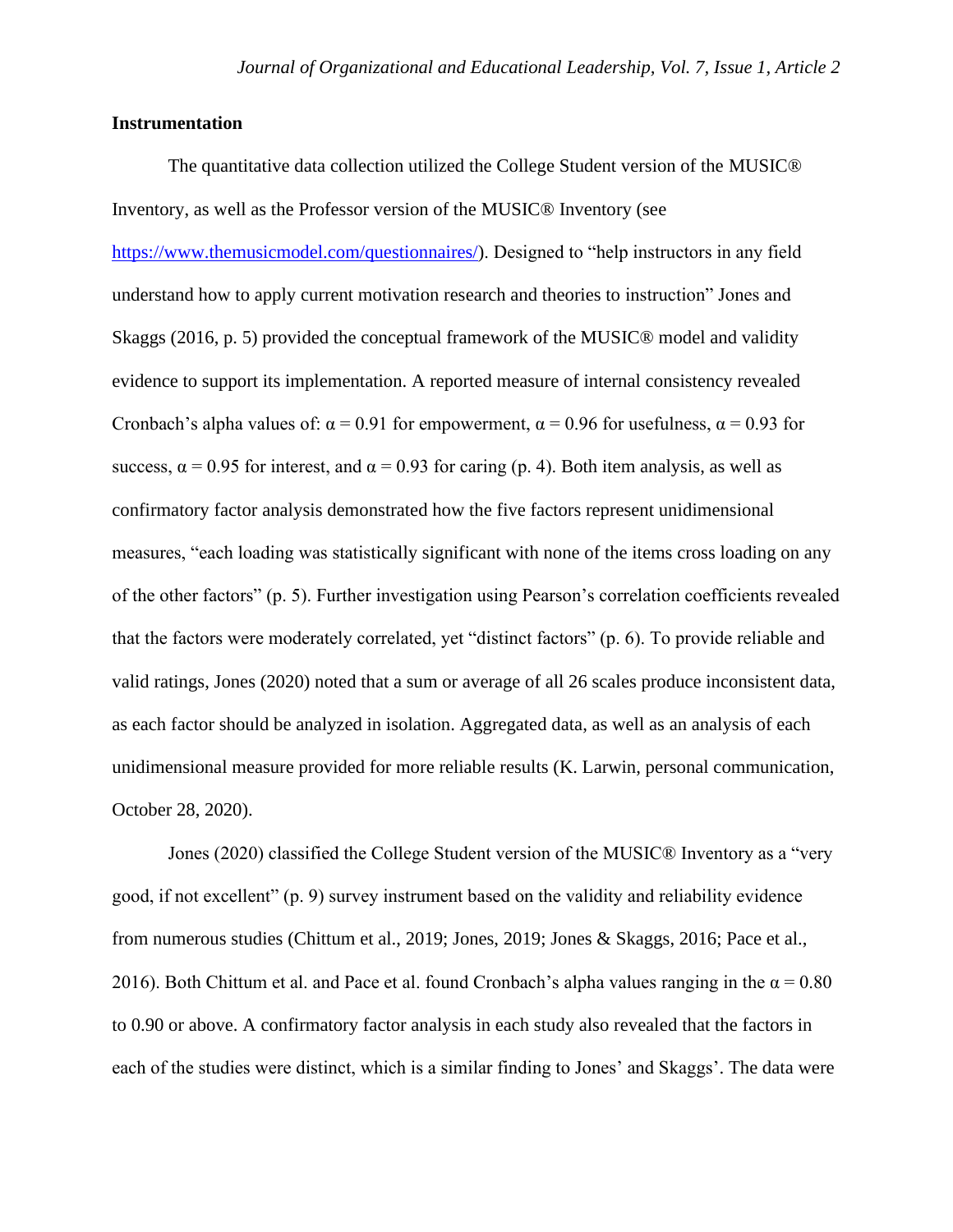collected using a six-point Likert-scale survey rather than a seven-point scale because measures indicated that this provides more reliability (Jones, 2009). The scale used in the study is provided below:

| Strongly disagree | <b>Disagree</b> | Somewhat disagree | Somewhat | Agree | Strongly agree |  |
|-------------------|-----------------|-------------------|----------|-------|----------------|--|
|                   |                 |                   | agree    |       |                |  |

Following data collection, results for this instrument were scored using the formulas below to determine an overall rating for each scale (Jones, 2020):

Empowerment score = (item  $2 + i$ tem  $8 + i$ tem  $12 + i$ tem  $17 + i$ tem  $26$ ) / 5

Usefulness score = (item  $3 +$ item  $5 +$ item  $19 +$ item  $21 +$ item  $23$ ) / 5

Success score = (item  $7 +$ item  $10 +$ item  $14 +$ item  $18$ ) / 4

Interest score = (item  $1 +$  item  $6 +$  item  $9 +$  item  $11 +$  item  $13 +$  item  $15$ ) / 6

Caring score = (item  $4 + i$ tem  $16 + i$ tem  $20 + i$ tem  $22 + i$ tem  $24 + i$ tem  $25$ ) / 6. (p.

14)

The Professor version of the MUSIC® Inventory was utilized as a reflective tool to determine if correlations existed between the perspectives of students enrolled in undergraduate education courses and the faculty that educate them. Because the Professor version is still undergoing validity testing (Jones, 2020), the results were used to triangulate the perception data from the students, as well as to inform the reflective follow-up interview questions. The data for the Professor version also utilized the same six-point Likert-scale and scoring formulas represented above. Jones indicated that professors could utilize this data to determine which factors of their instruction are consistent with and can compare their beliefs to those of their students. All of this is intended to inform instructional decisions that provide impactful learning experiences.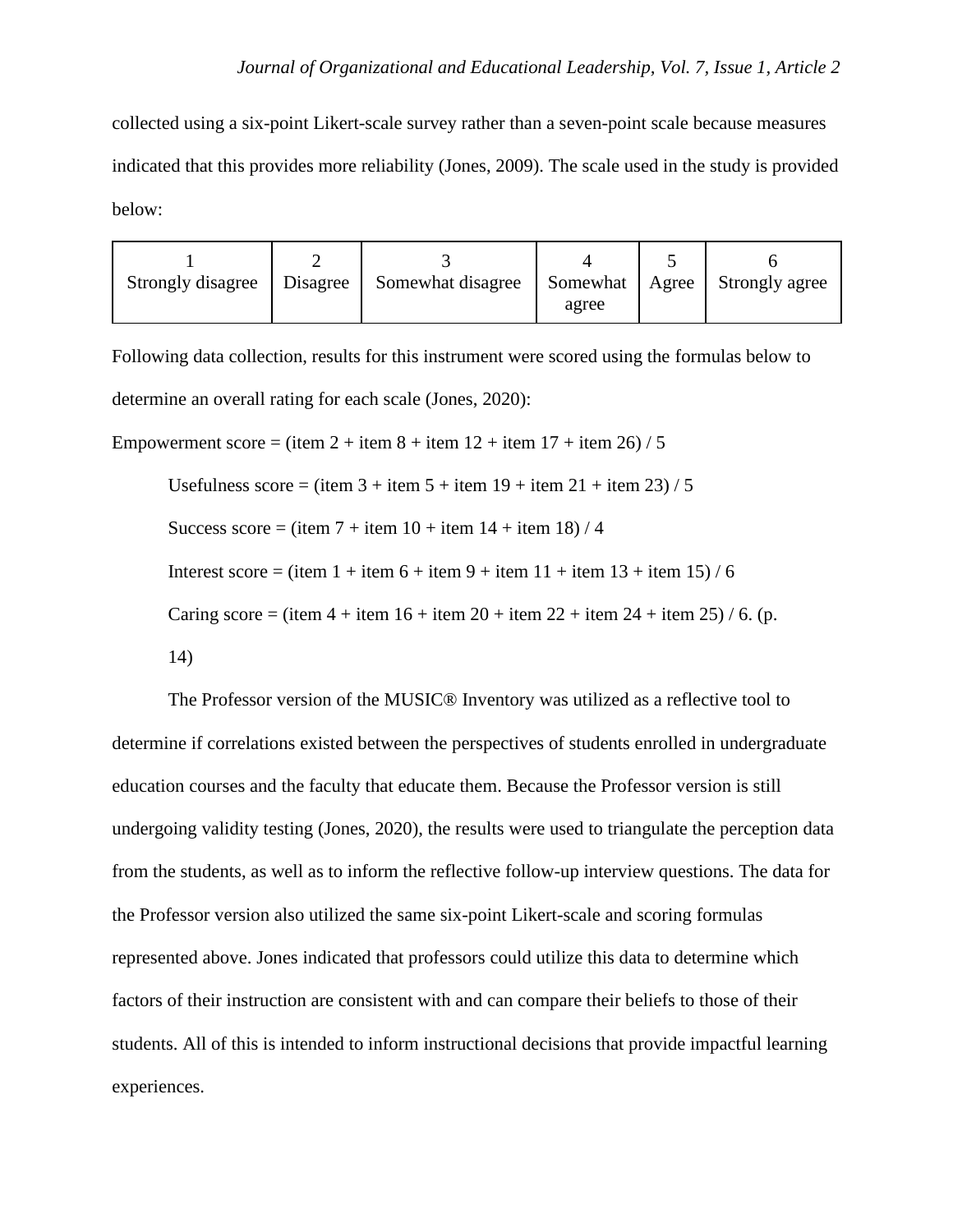## **Procedures**

Prior to collecting data, approval from the Institutional Review Board (IRB) at Youngstown State University (YSU) was granted. The IRB determined that the research would not put participants at risk through using anonymous survey research. Once approved, the researcher worked with the Dean of the College of Applied and Social Sciences, the Chair of the Education Department, and the Licensure Coordinator to generate a data set of students enrolled in undergraduate education courses for the Fall 2020 semester. This data set represented the target population of students for the study. Quantitative measures included the use of a valid and reliable survey instrument for pre- and post-perception data of college students, as well as a reflective comparison survey for professors (Jones, 2020).

Data for college student perceptions were collected during the first half of the Fall 2020 semester, as well as at the end of the semester. This was intended to determine if motivational factors changed over time for participants who participated in both collections, as well as to provide two sets for analysis in isolation. The data set for faculty was collected once at the end of the semester as a tool for comparison and reflection. Data were analyzed in isolation, as well as in aggregate, and factor analysis was used to determine if correlations existed between distinct factors and demographic characteristics such as gender, level in university, and major area of study.

#### **Results**

## **Baseline Data Collection**

The baseline investigation, Phase One, sought to examine the factors that impact college students' perceptions of motivation for courses in the department of education during the first half of their Fall 2020 semester. The sample included *n* =137 out of a possible 315 in the target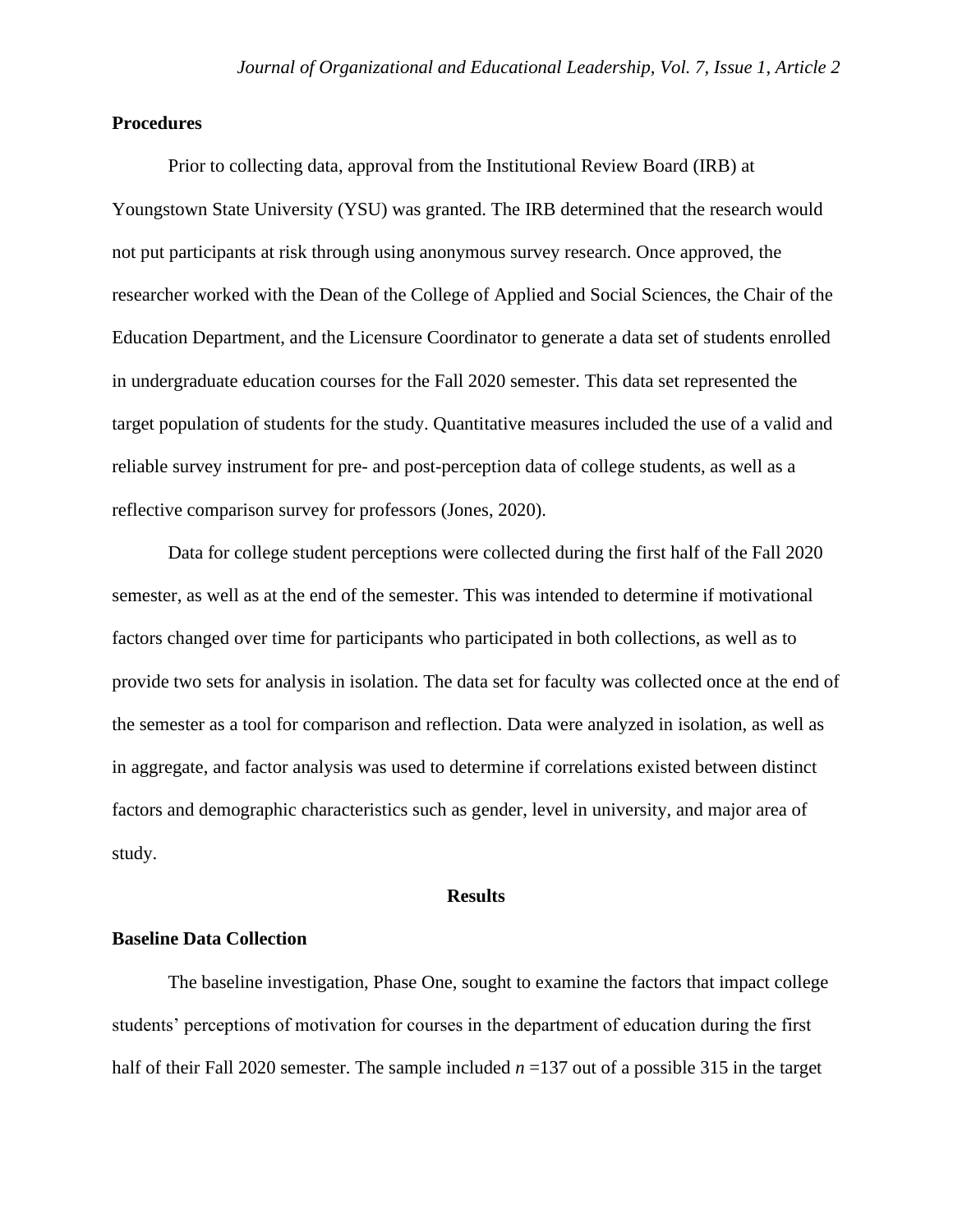population. Females accounted for 72.3% (*n* =99); males represented 27.0% (*n* =37); and one participant identified as gender neutral, which was 0.7% of the overall sample. Those who identify as female responded to the survey more than those who identify as males or gender neutral. This is representative of the demographics of the target population in the education department where 60.95% of students identify as female. Students indicated that 94.2%  $(n = 129)$  of the responses were from students who identified as White/Caucasian, while 2.2% (*n* =3) of students identified as Black/African American. The remaining students identified as Asian/American, American Indian/Alaska Native or Multiracial. This aligns with the representative of students in the education department where 86.54% of the population identify as White or Caucasian.

As part of the survey, students reported their academic level in college. Post baccalaureate students represented 3.8% (*n* =7), and there was one participant who preferred not to answer. Freshmen accounted for 17.5% *(n* =24) of the overall sample, while sophomores had the same number of participants (*n* =24). Participation from juniors increased slightly and represented 24.8% (*n* =34). Seniors responded more than students at any other level of schooling with 34.3% ( $n = 47$ ). This is representative of the target population where seniors make up 37.46% in department of education courses.

Variables for the factors of motivation were computed using the guidelines provided in Jones (2020) (See formulas in Appendices C and E). After the computation of variables, scale reliability estimates were computed using Cronbach's alpha to determine the internal consistency of the factors as shown in Table 1.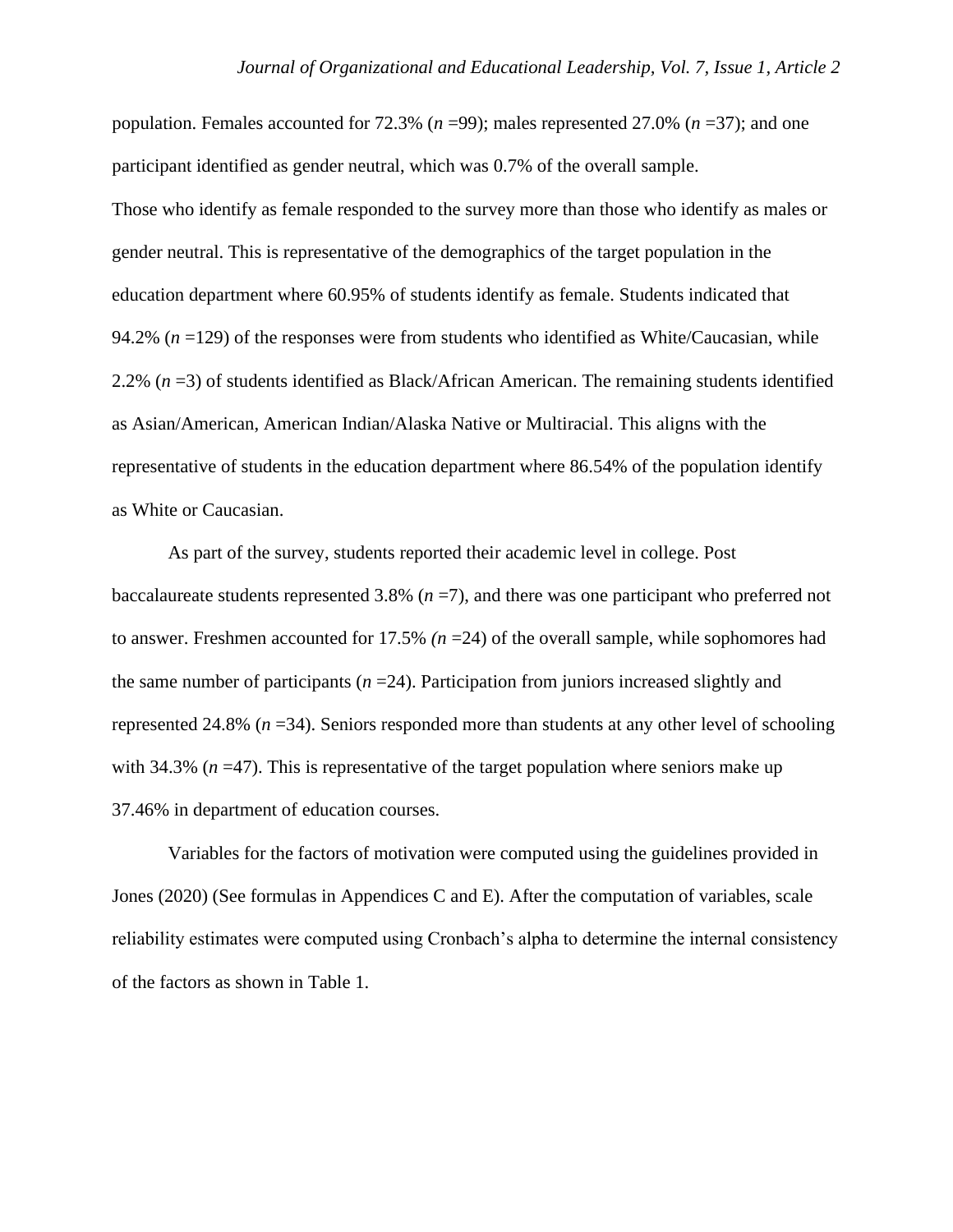# **Table 1**

| Factor            | N | α    |
|-------------------|---|------|
| Empowerment       | 5 | .859 |
| <b>Usefulness</b> | 5 | .893 |
| <b>Success</b>    | 4 | .848 |
| <b>Interest</b>   | 6 | .877 |
| Caring            | 6 | .910 |

*Scale Reliability Analysis for Factors of Motivation*

Table 1 indicates that scale reliability estimations at the acceptable levels with the factor of caring identified with the highest reliability estimate (Field, 2018). Descriptive statistics were also computed to analyze the mean, standard deviation, skewness, and kurtosis for each of the factors of motivation. The descriptive summary for these variables is indicated on Table 2.

## **Table 2**

*Descriptive Data* 

| Variable          | Mean | SD   |
|-------------------|------|------|
| Empowerment       | 4.54 | 0.79 |
| <b>Usefulness</b> | 5.27 | 0.64 |
| <b>Success</b>    | 5.14 | 0.64 |
| <b>Interest</b>   | 4.66 | 0.71 |
| Caring            | 5.41 | 0.63 |

As indicated in Table 2, Caring revealed the highest average endorsement, followed by Usefulness.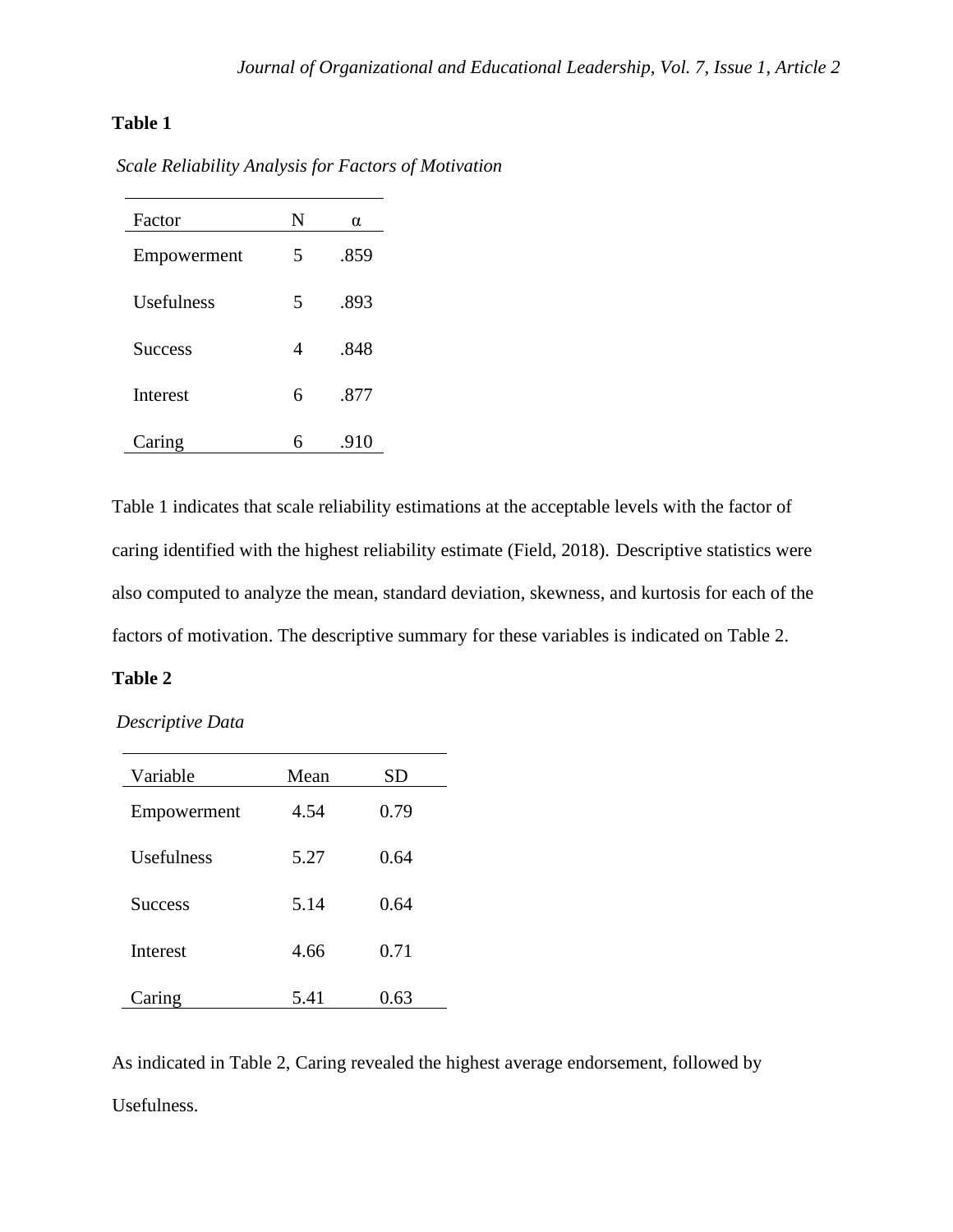## **Second Data Collection**

The post data collection reexamined the factors that impact candidates' perceptions of motivation for courses in the department of education at the conclusion of their Fall 2020 semester. The post collection sample included *n* =77. Females accounted for 72.7% (*n* =56) and males represented 27.3%  $(n=21)$ . While the post collection sample size was less than in the baseline collection, the percentages were within 1% from baseline to post collections. During the post collection 92.2% (*n* =71) of the responses were from students who identified as White/Caucasian, while 5.2% (*n* =4) of students identified as Black/African American. Students identifying as Multiracial account for 2.6%  $(n=2)$ . Like gender, the percentage of respondents who identified as White or Caucasian were within approximately 2% of the baseline data.

In the post collection, students reported their academic level in college. Post baccalaureate students represented 5.2% (*n* =4). Freshmen accounted for 20.8% *(n* =16) of the overall sample, while sophomores represented 22.1% (*n* =24). Participation from juniors accounted for 18.2% (*n* =14) of the sample, and seniors represented 33.8% (*n* =26). The percentage of freshman and sophomore students were greater than in baseline data collection, while the juniors were less; however, in both collections, seniors represented the greatest number of respondents. The percentage represented by seniors was less than half a percent different than the baseline collection.

The sample  $n = 77$  of a possible 315 students is lower than in the baseline collection; however, the demographic percentages represented in both collection phases were consistent.

After the computation of variables, reliability estimates were computed using Cronbach's alpha and presented in Table 3.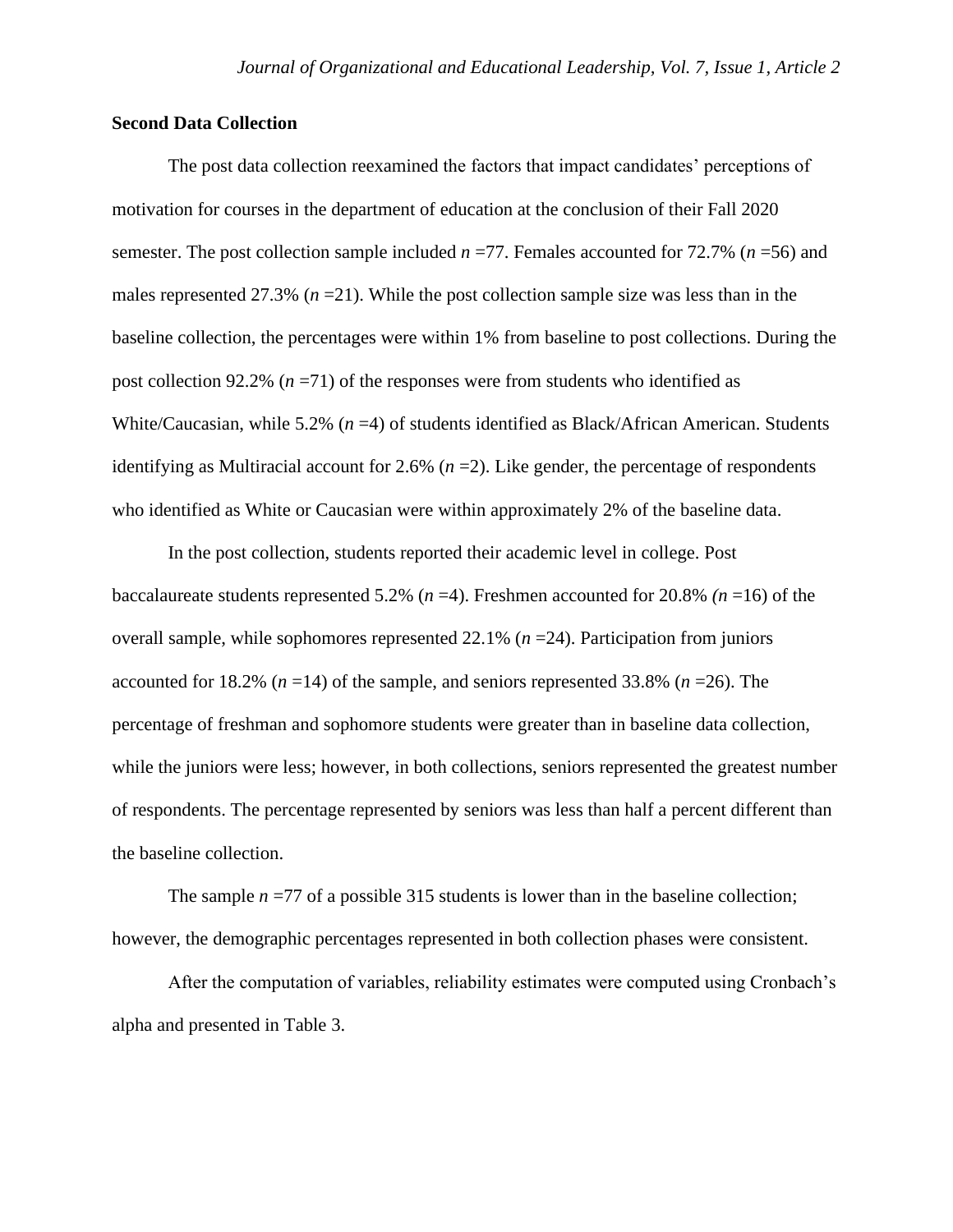# **Table 3**

| Scale Reliability Analysis for Factors of Motivation (Post) |  |
|-------------------------------------------------------------|--|
|                                                             |  |

| Factor         | N | $\alpha$ |
|----------------|---|----------|
| Empowerment    | 5 | .917     |
| Usefulness     | 5 | .888     |
| <b>Success</b> | 4 | .873     |
| Interest       | 6 | .922     |
| Caring         | 6 | .891     |

All scale reliability estimates fell within acceptable ranges demonstrating strong internal consistency (Field, 2018).

Descriptive statistics were also computed to analyze the mean, standard deviation, skewness, and kurtosis for each of the factors of motivation. The descriptive summary for these variables is indicated on Table 4.

## **Table 4**

*Descriptive Data (Post)*

| Variable        | Mean | SD   |  |
|-----------------|------|------|--|
| Empowerment     | 4.86 | 0.86 |  |
| Usefulness      | 5.28 | 0.65 |  |
| <b>Success</b>  | 5.29 | 0.60 |  |
| <b>Interest</b> | 4.80 | 0.79 |  |
| Caring          | 5.52 | 0.58 |  |

Additionally, the post collection examined the perceptions of candidates' motivational factors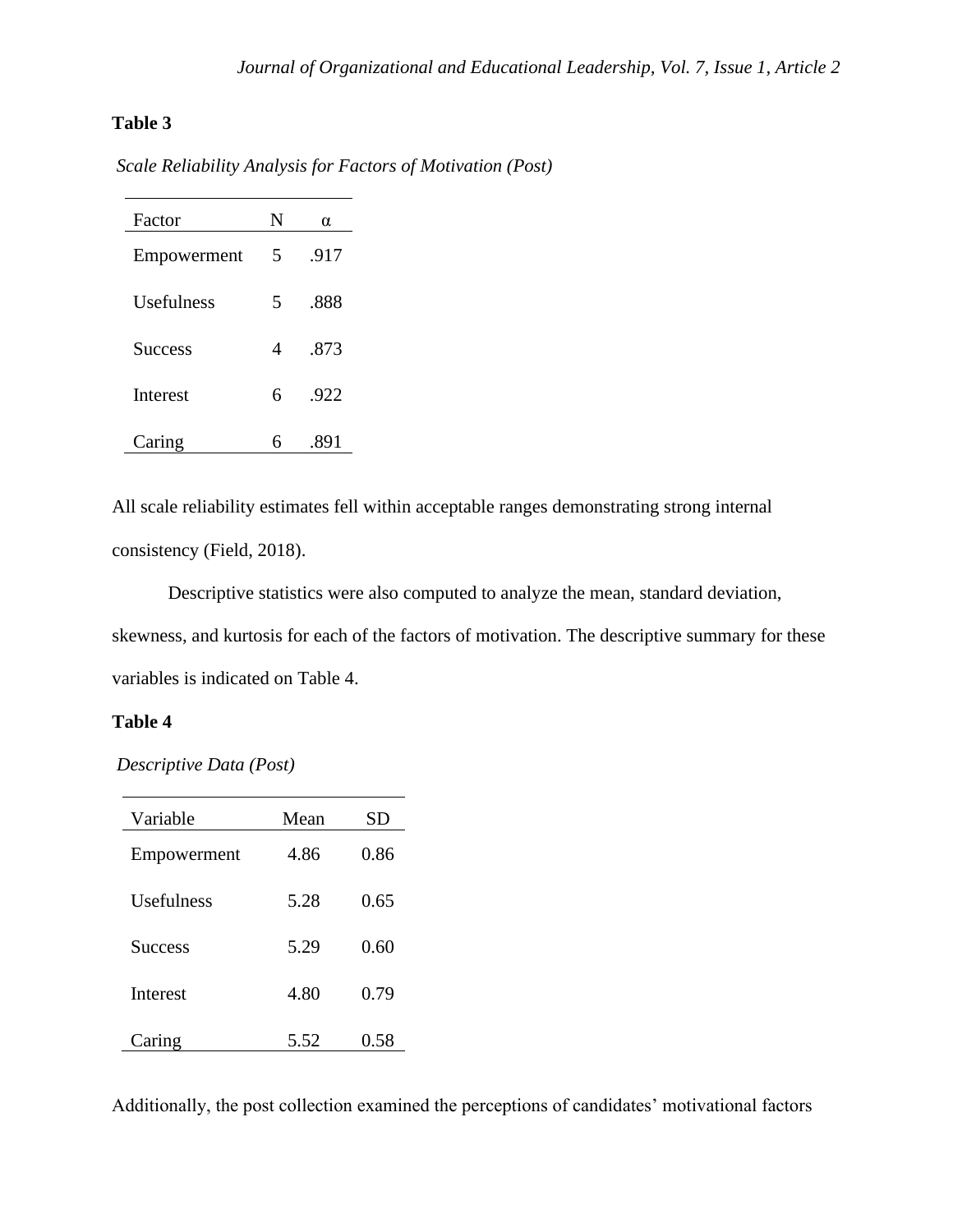through the use of faculty perception data.

The sample of faculty members represents  $n = 30$  out of 36. Of the faculty participants, females represented 76.7% (*n* = 23), and males accounted for 23.3% (*n* = 7). Faculty members who identify as female responded more than those who identify as male. Across all collections of data, the percentages of female to male respondents were within 4% of one another. Faculty participants also identified their position rank. Full Professors represented 6.7% (*n* = 2) of the overall sample. Associate Professors accounted for 16.7% (*n* = 5), and Assistant Professors represented 10.0% (*n* = 3). Adjunct/Lecturer and Supervisor participants each represented 33.3%  $(n = 10)$ . These breakdowns are representative of the department, as several faculty members are adjunct professors or supervisors, while a small percentage hold a higher rank.

A majority of faculty who responded instruct and/or supervise in Primary Education, while Middle Childhood Education/Adolescent to Young Adult Education represents the next highest percentage. These percentages are representative of the enrollment in each of the licensure areas in the Department of Education. Faculty respondents also indicated years of experience in higher education. Faculty with 0-5 years of experience represented 26.7% ( $n = 8$ ); faculty with 6-10 years accounted for 30.0% (*n* = 9); faculty with 11-15 years represented 23.3%  $(n = 7)$ ; faculty with 16-20 years accounted for 10.0%  $(n = 3)$ ; faculty with 21-25 years represented 6.7% ( $n = 2$ ); one faculty participant indicated having more than 25 years of experience, which is 3.3% of the overall sample. As indicated by the data, 80% of faculty respondents have instructed or supervised in higher education 15 years or less.

After the computation of variables for the faculty responses, reliability estimates were computed using Cronbach's alpha and presented in Table 5.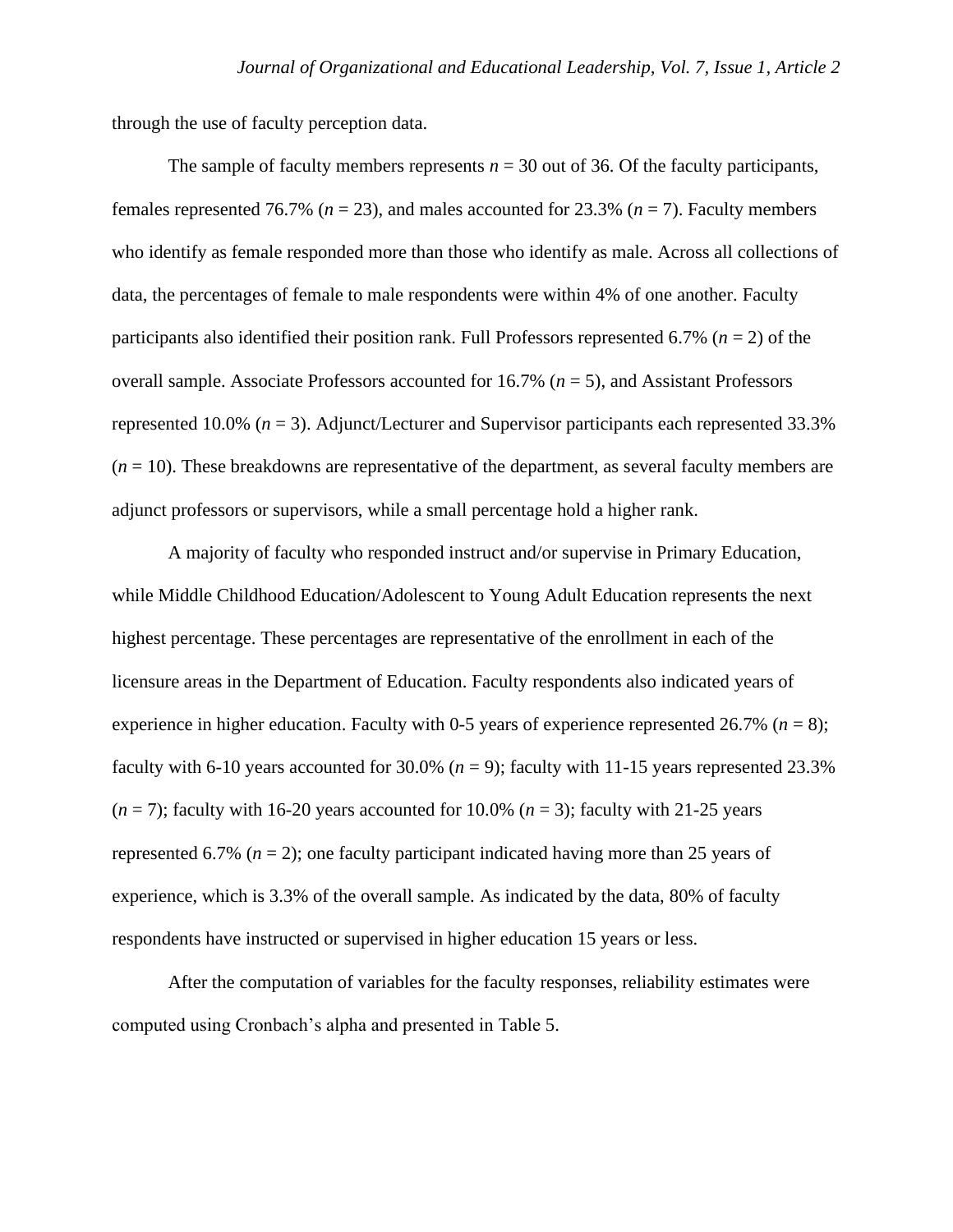# **Table 5**

| Factor         | N | α    |
|----------------|---|------|
| Empowerment    | 5 | .816 |
| Usefulness     | 5 | .858 |
| <b>Success</b> | 4 | .840 |
| Interest       | 6 | .717 |
| Caring         | 6 |      |

*Scale Reliability Analysis for Factors of Motivation (Faculty)*

All scale reliability estimations fell within acceptable to good ranges as represented above.

Descriptive statistics were also computed to analyze the mean, standard deviation, skewness, and kurtosis for each of the factors of motivation. The descriptive summary for these variables is indicated on Table 6.

## **Table 6**

*Descriptive Data (Faculty)*

| Variable        | Mean | SD   |  |
|-----------------|------|------|--|
| Empowerment     | 4.52 | 0.66 |  |
| Usefulness      | 5.54 | 0.43 |  |
| <b>Success</b>  | 5.20 | 0.54 |  |
| <b>Interest</b> | 4.88 | 0.41 |  |
| Caring          | 5.72 | 0.33 |  |

Consistent with baseline and post collections from college students, Caring is the factor with the highest average endorsement.The Caring factor was the highest endorsed by both college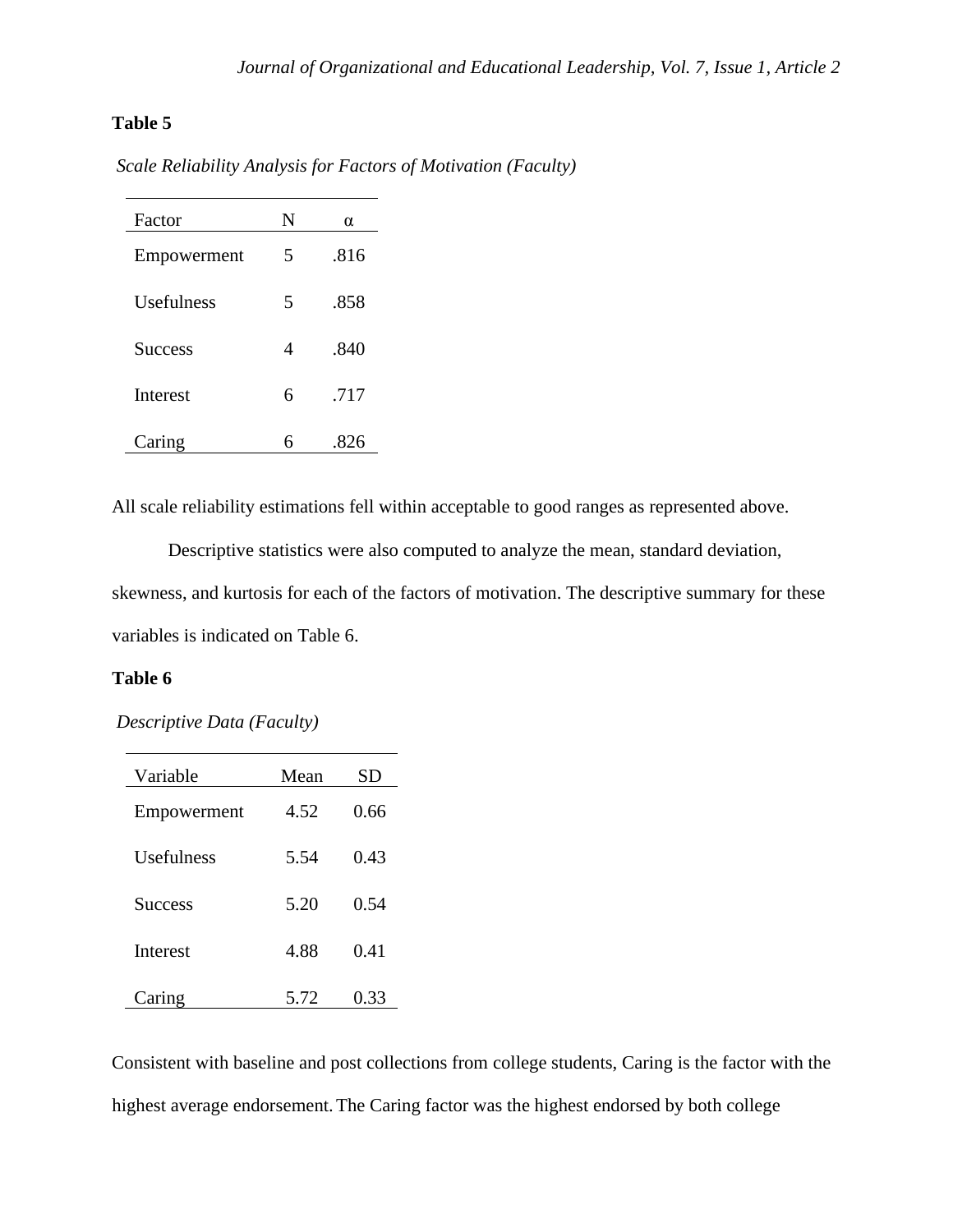students and faculty. This is indicated above in Tables 2, 4, and 6.

To address the first research questions, a matching group consisted of participants who completed both the baseline and post survey. A paired sample *t*-test determined the mean and standard deviation of the factors from the baseline to the post-data collection, as shown in Table 7.

## **Table 7**

| Pairs  | Factors                                        | t       | df | Mean    | $Sig(2-$<br>tailed) |
|--------|------------------------------------------------|---------|----|---------|---------------------|
| Pair 1 | Empowerment (Pre)<br><b>Empowerment</b> (Post) | $-0.10$ | 25 | 0.18    | 0.330               |
| Pair 2 | Usefulness (Pre)<br>Usefulness (Post)          | 1.04    | 25 | $-0.13$ | 0.307               |
| Pair 3 | Success (Pre)<br>Success (Post)                | $-0.22$ | 25 | 0.03    | 0.829               |
| Pair 4 | Interest (Pre)<br>Interest (Post)              | $-0.32$ | 25 | 0.04    | 0.749               |
| Pair 5 | Caring (Pre)<br>Caring (Post)                  | $-0.61$ | 25 | 0.07    | 0.547               |

*Paired Samples t Test Results*

All the means for the factors increased from the baseline to the post-data collection phases, except for Usefulness. As indicated, there were no significant changes from baseline to post collections for any of the factors.

Research Question Two examined if there is a relationship between students' perceptions of motivation in comparison to their faculty perceptions of their motivation. A paired sample *t*test was conducted to compare the mean and standard deviation of the factors from the college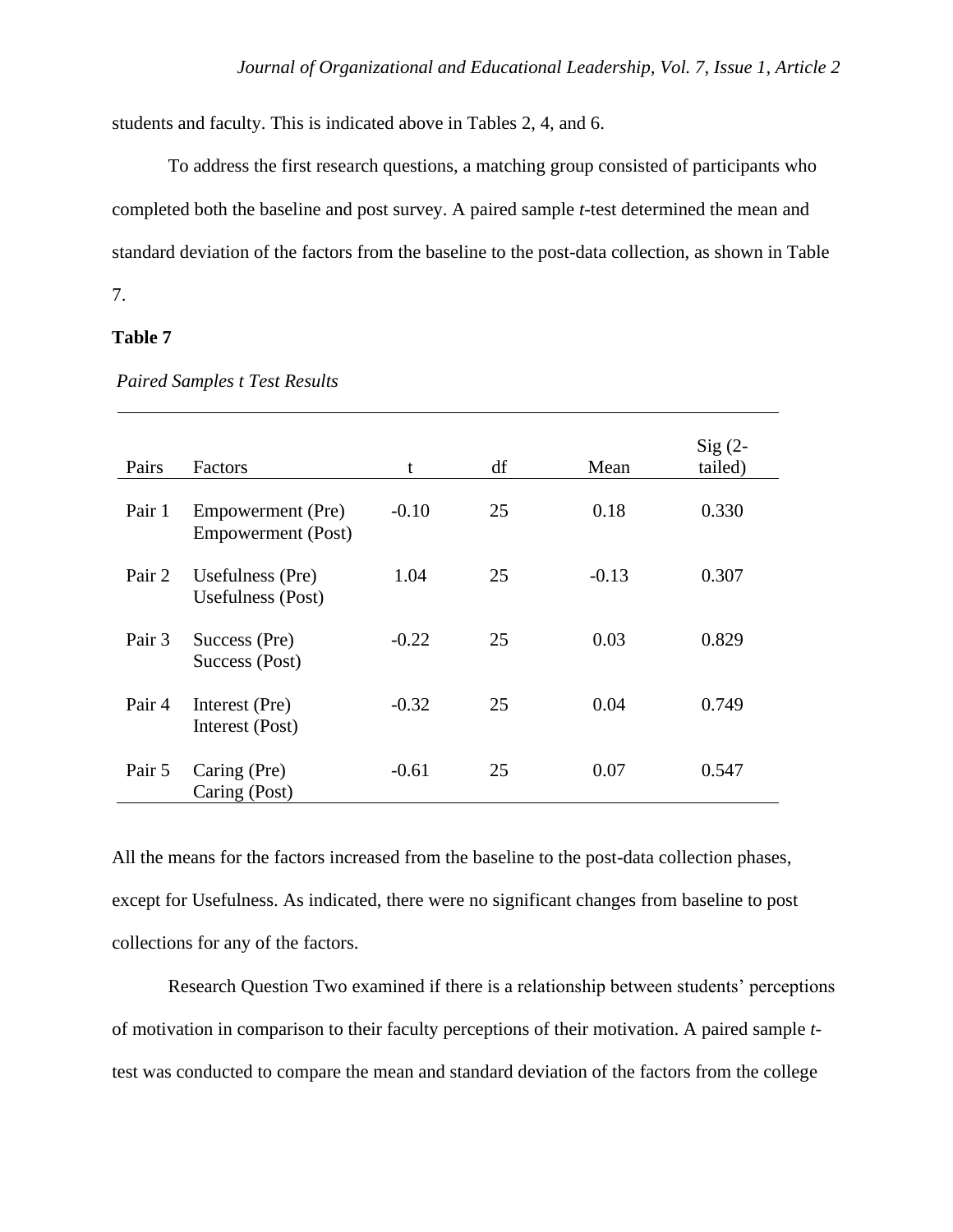student post collection to the faculty collection, as shown in Table 8.

## **Table 8**

|  |  | <b>Paired Samples' Statistics</b> |
|--|--|-----------------------------------|
|--|--|-----------------------------------|

| Pairs  | Factors                                                | Mean         | <b>SD</b>    | t       | df | $Sig(2-$<br>tailed) |
|--------|--------------------------------------------------------|--------------|--------------|---------|----|---------------------|
| Pair 1 | Empowerment (Students)<br><b>Empowerment</b> (Faculty) | 4.87<br>4.55 | 0.96<br>0.35 | 1.56    | 25 | 0.131               |
| Pair 2 | Usefulness (Students)<br><b>Usefulness</b> (Faculty)   | 5.22<br>5.55 | 0.66<br>0.14 | $-2.66$ | 25 | 0.013               |
| Pair 3 | Success (Students)<br>Success (Faculty)                | 5.31<br>5.19 | 0.57<br>0.26 | 1.22    | 25 | 0.235               |
| Pair 4 | Interest (Students)<br>Interest (Faculty)              | 4.83<br>4.89 | 0.84<br>0.13 | $-0.42$ | 25 | 0.679               |
| Pair 5 | Caring (Students)<br>Caring (Faculty)                  | 5.56<br>5.72 | 0.56<br>0.03 | $-1.48$ | 25 | 0.153               |

Table 8 reveals that college students are evaluating the Empowerment and Success factors higher than faculty. Faculty is evaluating the Caring and Usefulness factors higher than the college students. Results the Usefulness factor is statistically significant with a *p* value of <.02 suggesting a difference between college student and faculty ratings of the Usefulness endorsement.

## **Discussion & Conclusions**

The way individuals perceive motivation can vary based on several factors. This study was designed to determine the factors that contribute to motivation for college students, as well as to gain insight into those factors from the perspectives of both students and faculty in the University's education department. Further examination into whether students' perceptions changed throughout the semester, as well as how students' and faculties' perceptions of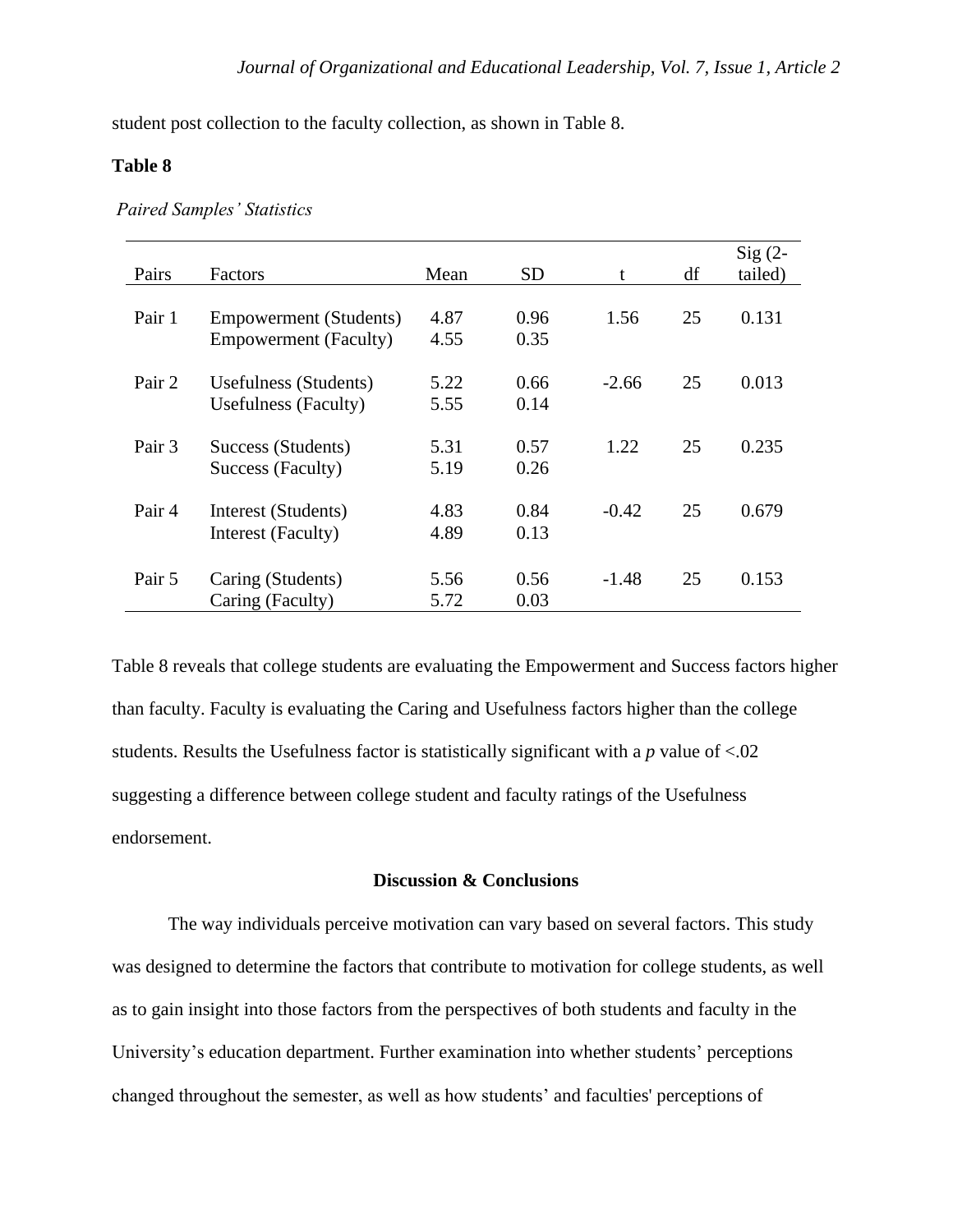motivation correlate were investigated. The purpose of this research is to positively impact the preparation of preservice teachers by making informed decisions about how to best motivate students through caring for their diverse needs.

The quantitative study was split into two phases of data collection. Phase One began with a baseline data collection of survey data of college students' perception of the MUSIC ® factors of motivation. Phase Two included the post collection of college students' perceptions, as well as the perceptions of their faculty. Below, there are summaries, interpretations, contexts, and implications for each of the research questions examined above. Additionally, limitations and further research are discussed.

## **Research Question One**

Research question one asked: Which MUSIC® motivational factors (eMpowerment, Usefulness, Success, Interest, Caring) are identified most frequently by students in the education department courses? Additionally, due to experiences throughout the semester, did the reported factors of motivation change? Results from the pre- and post-collections of college student data, as well as post collection of faculty data, results suggest that the Caring factor was endorsed consistently as the most identified factor of motivation. Usefulness and Success were the next highest rated factors with means consistently above 5.00 using a six-point Likert-scale survey ranging from 1.00 for "strongly disagree" and 6.00 for "strongly agree." Interest and Empowerment were rated as the lowest with means consistently below 5.00. While the order of the factors of Usefulness, Success, Interest, and Empowerment fluctuated from baseline to post collections, Caring remained as the most endorsed factor.

Faculty and students rated the Caring factor highest While the mean increased slightly for college students throughout the semester, the Caring factor remained consistent as the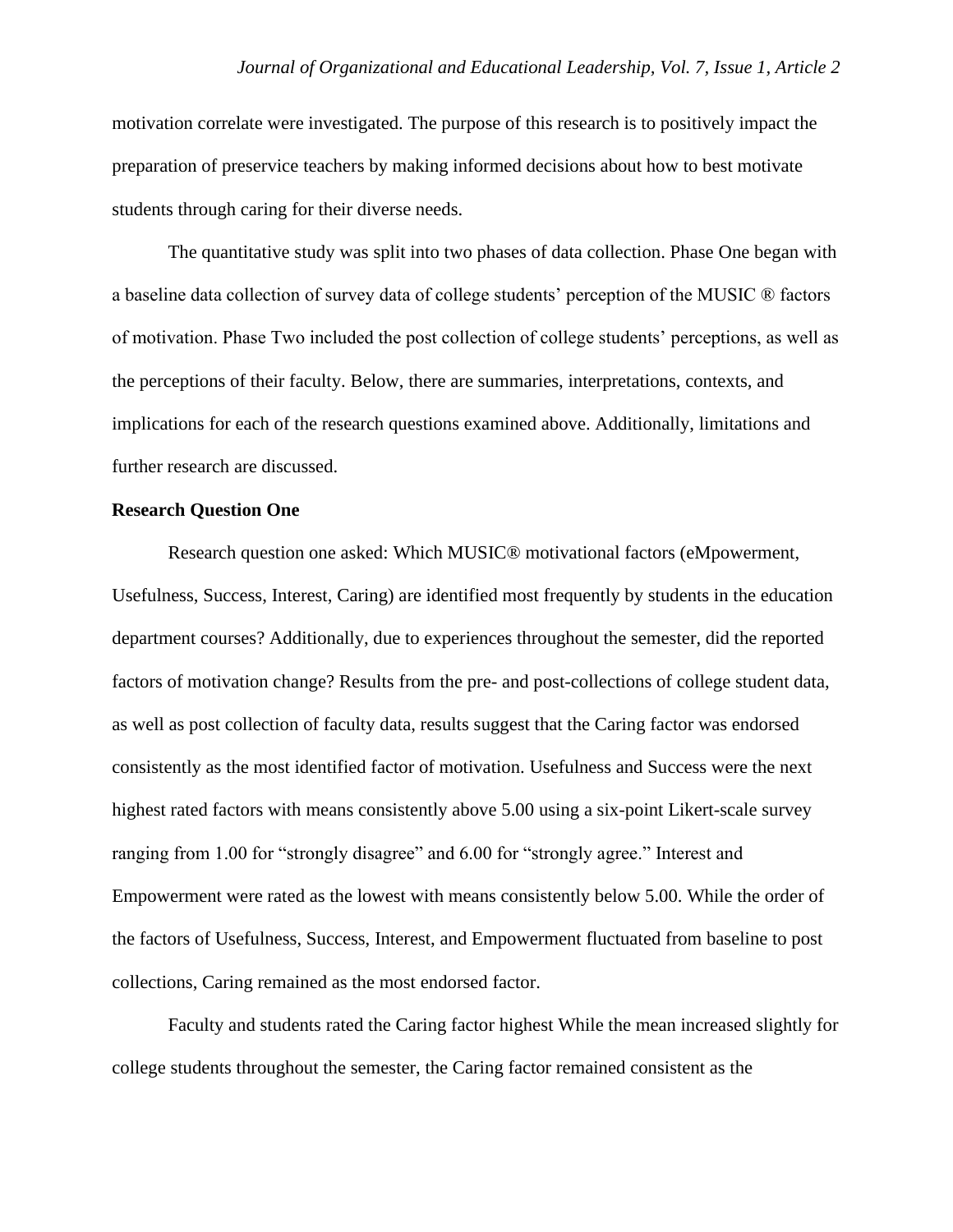endorsement with the highest mean. All factors for college students increased from baseline to post data collections, except for the Usefulness endorsement. The mean for Usefulness decreased slightly at post collection, while it was rated as the second highest factor by faculty during the same end-of-semester data collection.

Research on care shows that it is a multidimensional construct and demonstrates that care and motivation are inextricably linked (Allen & FitzGerald, 2017; Abry et al., 2013). The survey results above suggest that care is consistently a factor in how both college students and faculty perceive their motivation. These findings are in line with current research studies that also find the positive impact of care on educational outcomes such as success (Froiland & Worrell, 2016; Vega et al., 2015; Wang & Holcombe, 2010), which was the second highest rated factor on the post data collection for students.

Care is a foundational component of building relationships, and positive relationships are paramount to education, specifically motivation (Abry et al., 2013; Allen & FitGerald, 2017; Froiland & Worrell, 2016; Kimmel et al., 2016; Masko, 2018; Rabin, 2014; Velasquez et al, 2013). The results indicate that care is a consistently endorsed factor in individuals' perceptions of motivation.

## **Research Question Two**

Research question two asked: What is the relationship between students' perceptions of motivation in comparison to their faculty perceptions of their motivation? Both faculty and college students endorsed the Caring factor most consistently in all quantitative data collections. Comparing post college student survey responses to faculty responses, the Usefulness factor was rated significantly different from the two groups of participants. While college students are evaluating the Empowerment and Success factors higher than faculty, there are no significant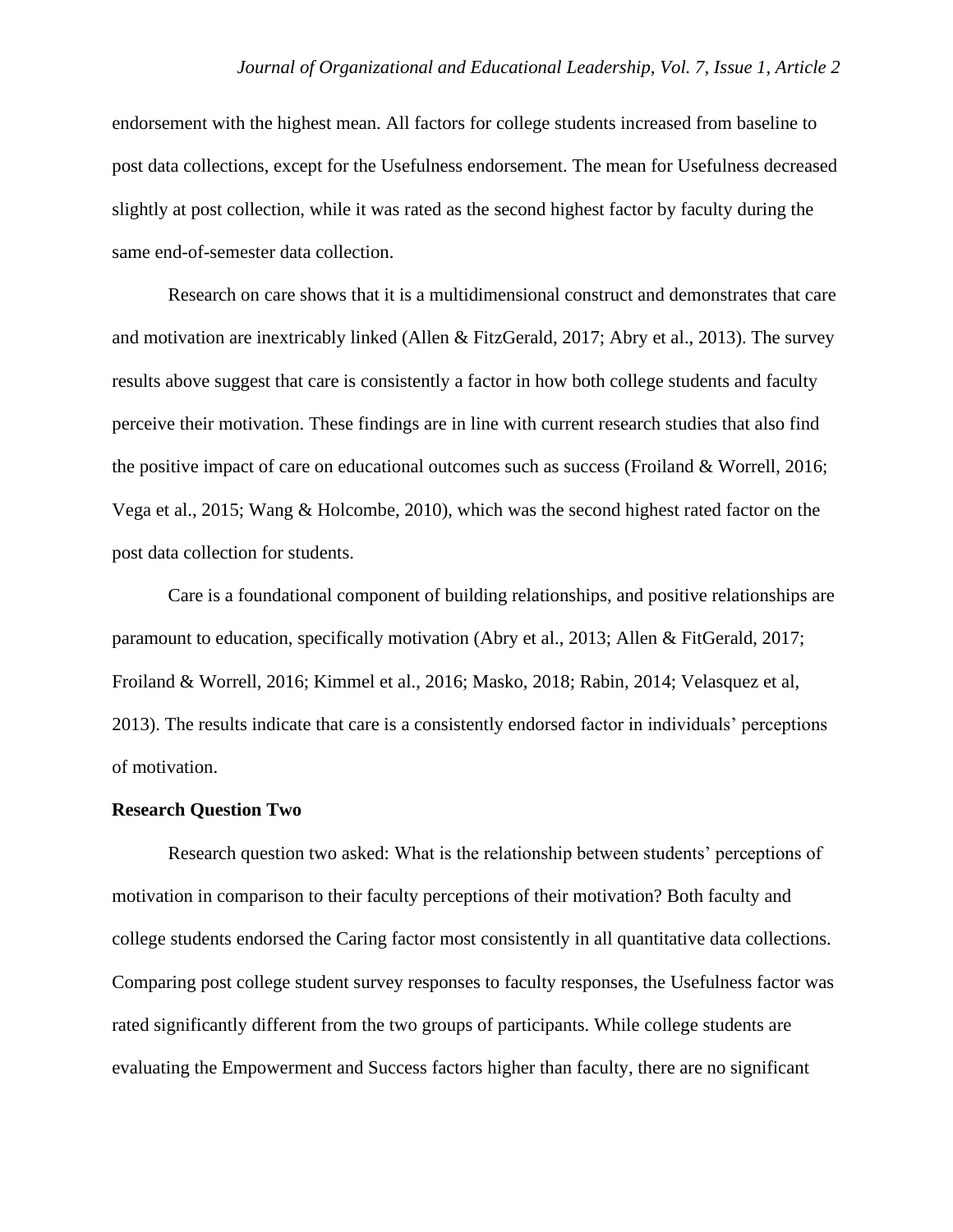differences noted. Additionally, faculty rated the factors of Care and Usefulness higher than college students; however, the only significant difference was with Usefulness. Comparing the Interest factor, post student responses and faculty responses had the closest means of any factor.

A paired samples' *t*-test suggests a statistically significant difference between college student and faculty ratings of the Usefulness endorsement. Faculty rated the Usefulness significantly higher than college students. The mean for Usefulness from baseline to post for students decreased, which was the only factor to do so. While faculty rated this as the second most endorsed factor of motivation behind care, students rated it as the third, which also was a change from pre- to post-collections. The findings suggest that faculty is rating their coursework as more useful than students are perceiving it.

While the coursework is designed to prepare preservice teachers for their future careers, there is a disconnect between faculty and students' perceptions in terms of this factor. Both faculty and students rated this factor above 5.00, which means that there is a consensus that the coursework is useful. Jones (2009) would suggest that for some coursework, the connections to the real-world are clearer, which one would relate to courses in educator preparation programs. This may account for why, even though there is a significant difference in the ratings of the two groups, both still rate the Usefulness factor in the agree to strongly agree range. Research from Simons et al. (2004), as well as Hulleman et al. (2017) would indicate that activities that are useful to individuals' professional growth result in more motivation and more meaningful connections.

In a higher education context, Hattie (2015) shared that educators need to use the knowledge of their students' motivations to create meaningful, clear, and aligned paths to learning, and in the case of preservice teachers, this would relate directly to teacher preparation.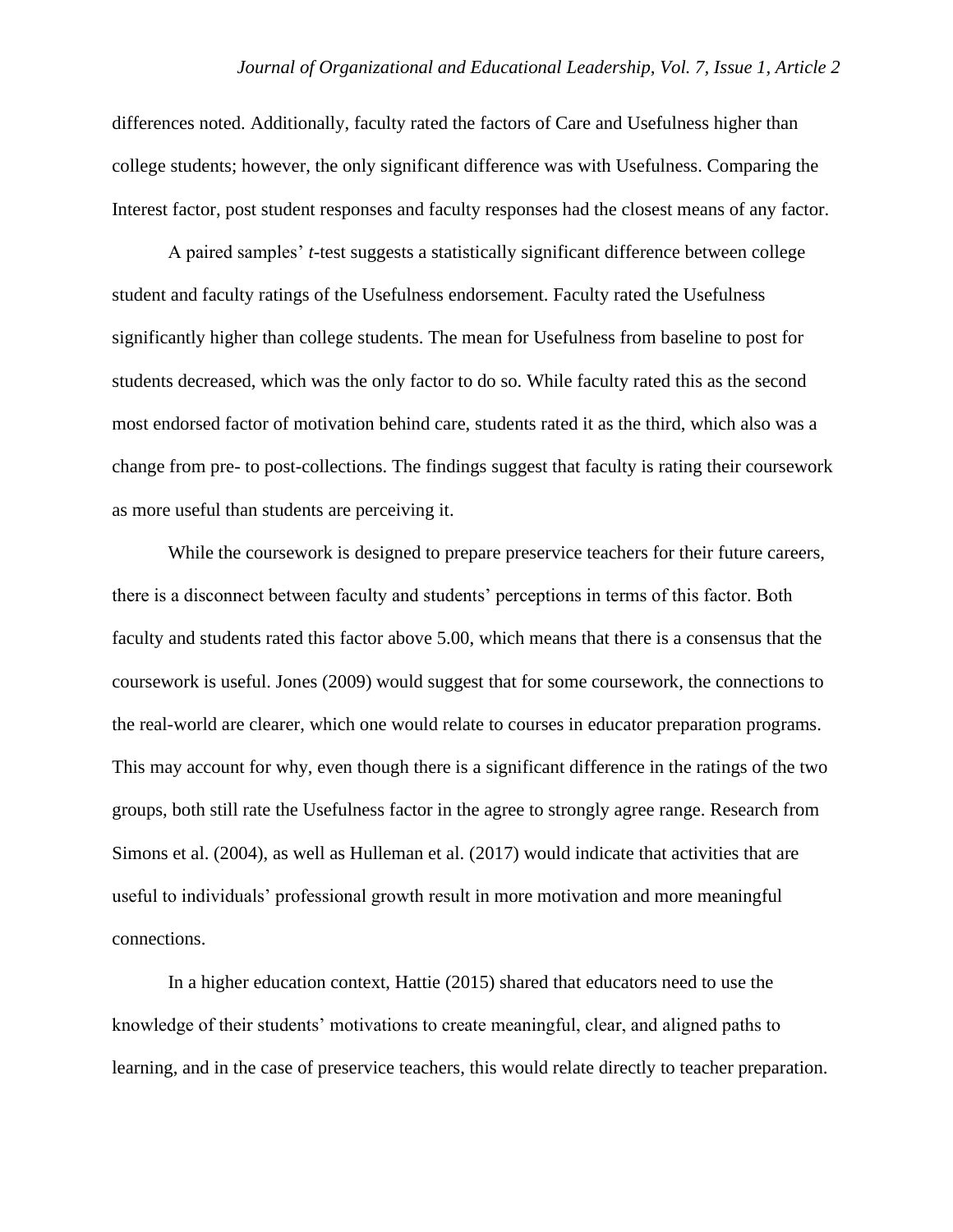The results for the research question above would suggest that while both faculty and students are rating the Usefulness factor positively, there appears to be a disconnect in the utility of the coursework.

## **Limitations**

This study was designed to examine the perceptions of students and faculty within the department of education at a university to provide data regarding the motivational needs of the students in education courses. This study provided relevant information to the faculty in the department; however, there are limitations that do not allow for external validity. This research was conducted at a single institution, in the education department, which limited the number of participants and the diversity of the sample.

The target population had slightly more females and less individuals of color than the undergraduate enrollments overall. More females responded to the survey than males, and more White students responded to the survey than students of color. While there is diversity within the department, less than half of the students of color in the target population responded to the survey. Because of the limited subgroup sample, further analyses into how their perceptions may have varied, based on current research studies, were not computed.

#### **Future Research Directions**

The current study provided data on the perceptions of motivation within one department of education; however, the possibilities of further research are exciting. There are various avenues for how this study could expand in the future. To provide even more targeted data to inform practices, the department in the study could gather more data on specific assignments, practices, field opportunities, and connections with the community that spark student interest and empower them to use the strategies in their own practice. To expand and increase its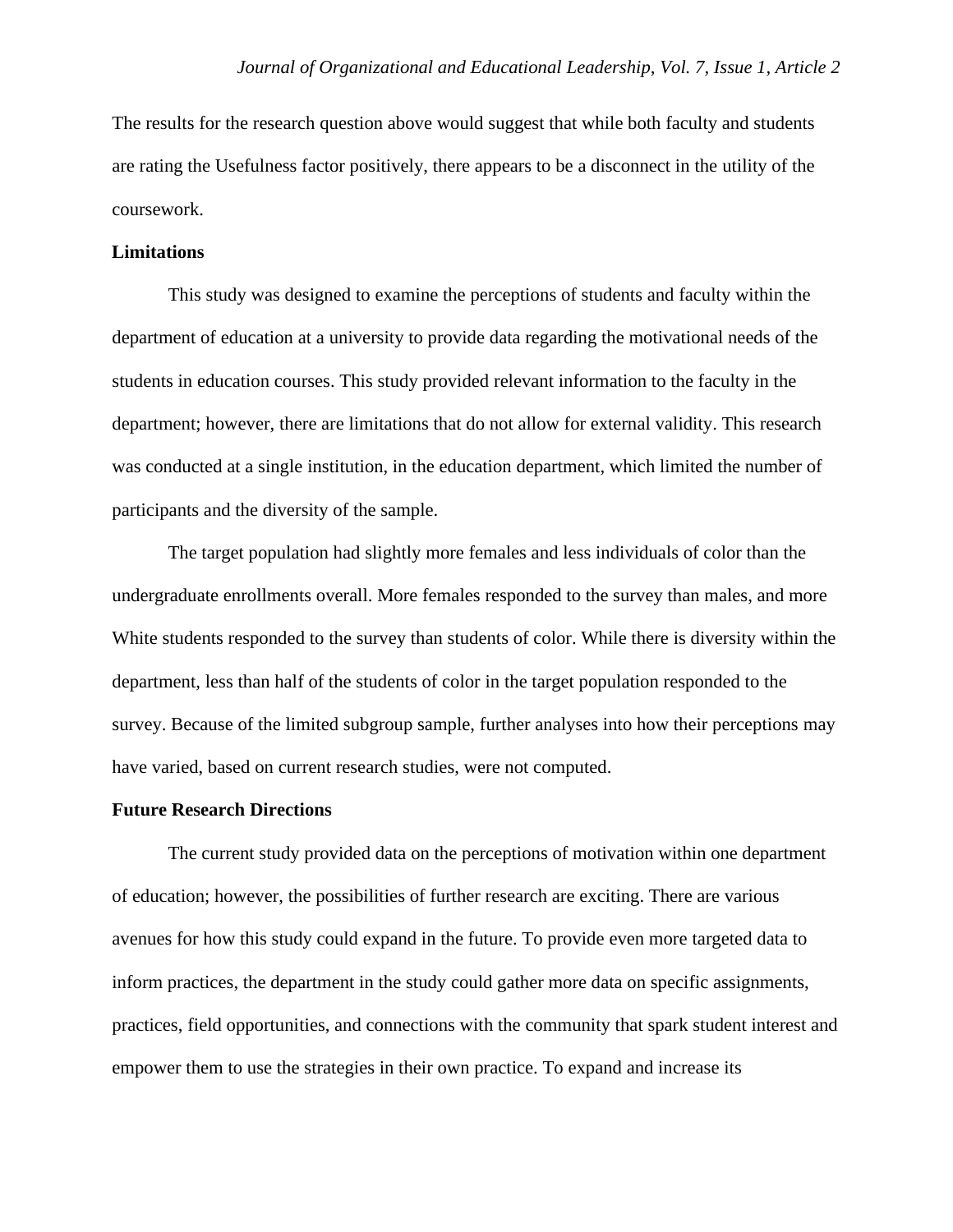generalizability, the study could be conducted at various institutions in their departments of education to draw comparisons and analyze differences. Extending the research to other departments of education with greater diversity would allow for further analyses of the perception data that could then be connected to other current research. This type of expansion would allow for a cross-institutional analysis of motivational factors that influence students' perceptions. The possibilities to extend this research beyond educator preparation programs also exists. At the university in the current study, there is more diversity represented in the undergraduate enrollment overall than the target population utilized in the study. By expanding the study across campus, the possibility of analyzing variances due to the participants' field of study/department and demographic factors such as race could be explored further.

## **Conclusion**

This study revealed that while there are several factors that impact motivation, such as usefulness, empowerment, success, and interest, the constant is care. While there were significant differences between college students' and their faculties' perceptions of usefulness, in all data collection phases, care overwhelmingly emerged as the highest endorsed motivational factor by college students and their faculty. For institutions and organizations looking to have a sustaining impact, identifying ways to increase the feeling of care among individuals can positively impact the level of motivation, as well as have an impact on retention and the longevity of the relationship. The bottom line is that for all stakeholders in the educational arena, care matters!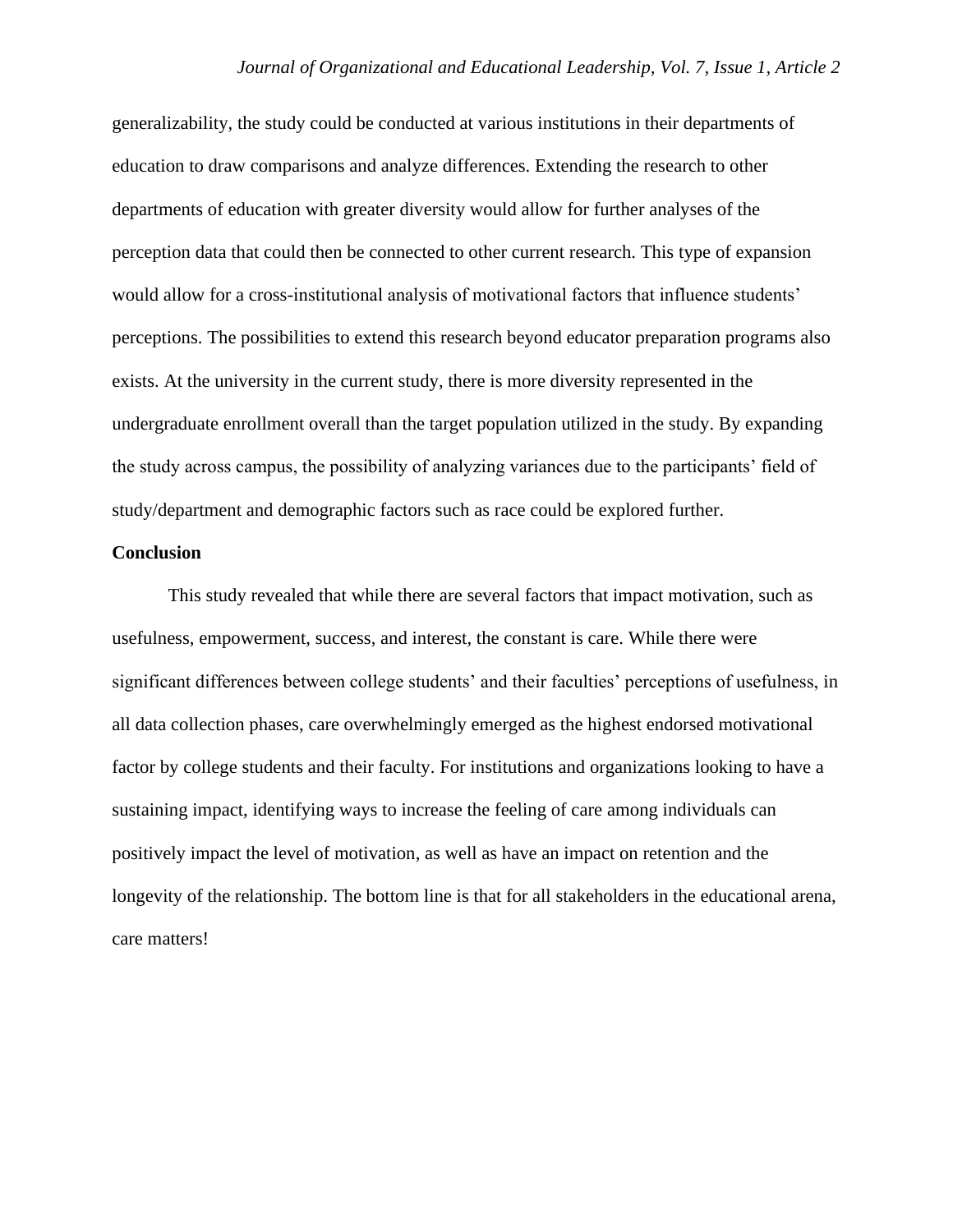#### **References**

- Abry, T., Rimm-Kaufman, S. E., Larsen, R. A., & Brewer, A. J. (2013). The influence of fidelity of implementation on teacher-student interaction quality in the context of a randomized controlled trial of the responsive classroom approach. *Journal of School Psychology*, *51*(4), 437-453. https://doi.org/10.1016/j.jsp.2013.03.001
- Alder, N. (2012). Interpretations of the meaning of care: Creating caring relationships in urban middle school classrooms. *Urban Education, 37*(2), 241-266.
- Allen, E. J., & FitzGerald, A. M. (2017). Cultural care and inviting practices: Teacher perspectives on the influence of care and equity in an urban elementary school. *Journal of Invitational Theory and Practice, 23*(1), 5–26.
- Arts, J. G., Jaspers, M., & Joosten-ten Brinke, D. (2016). A case study on written comments as a form of feedback in teacher education: so much to gain. *European Journal of Teacher Education*, *39*(2), 159–173. https://doi.org/10.1080/ 02619768.2015.1116513
- Bandura, A., & Adams, N. E. (1977). Analysis of self-efficacy theory of behavioral change. *Cognitive Therapy and Research, (1)*4, 287-310.
- Banfield, M. A. (2020). *The effects of motivational factors on student achievement in STEM*  [Unpublished doctoral dissertation, Youngstown State University].

Bembenutty, H. (2011). New directions for self-regulation of learning in postsecondary education. *New Directions for Teaching and Learning, 126*, 114-124. https://doi.org/10.1002/tl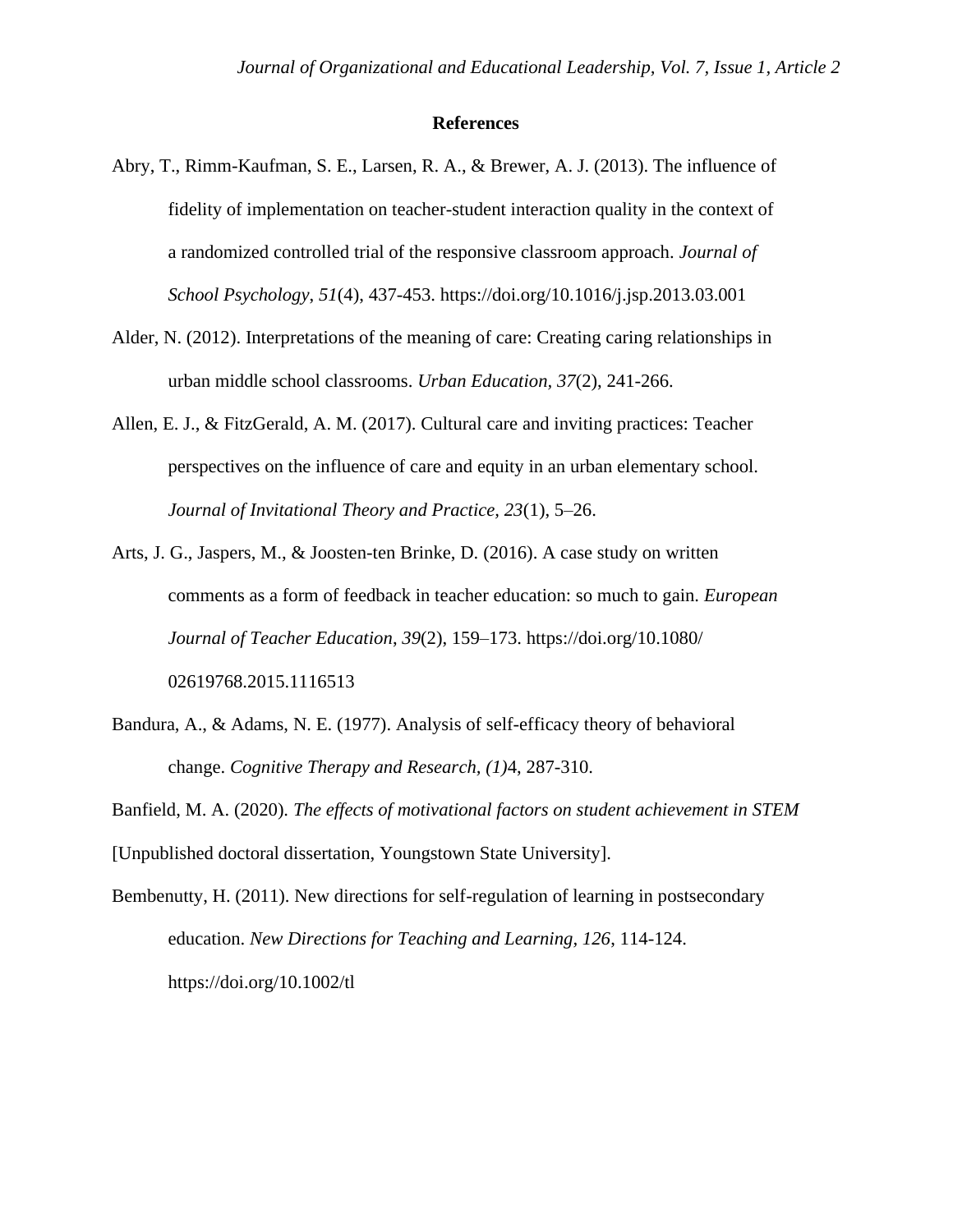- Bowles, T., & Hattie, J. (2013). Toward positive adaptive change: The association of three typologies of agency with motivational factors. *Australian Psychologist, 48*(3), 1-8. https://doi.org[/10.1111/ap.12024](about:blank)
- Cavanagh, T., Macfarlane, A., Glynn, T., & Macfarlane, S. (2012). Creating peaceful and effective schools through a culture of care. *Discourse: Studies in the Cultural Politics of Education, 33*(3), 443–455. https://doi.org/10.1080/01596306. 2012.681902
- Chittum, J. R., Jones, B. D., & Carter, D. M. (2019). A person-centered investigation of patterns in college students' perceptions of motivation in a course. *Learning and Individual Differences*, *69*, 94–107. https://doi.org/10.1016/j.lindif.2018.11.007
- Collier, D., Parnther, C., Fitzpatrick, D., Brehm, C., & Beach, A. (2019). Helping students keep the promise: Exploring how Kalamazoo promise scholars' basic needs, motivation, and engagement correlate to performance and persistence in a 4-year institution. *Innovative Higher Education, 44*, 333-350. https://doi.org/10.1007/s10755-019-9468-0
- Collinson, V. (2012). Sources of teachers' values and attitudes. *Teacher Development, 16*(3), 321–344.
- Cooper, K. S., & Miness, A. (2014). The co-creation of caring student-teacher relationships: Does teacher understanding matter? *High School Journal, 97*(4), 264. https://doi.org/10.1353/hsj.2014.0005
- Cramer, E. D., & Bennett, K. D. (2015). Implementing culturally responsive positive behavior interventions and supports in middle school classrooms. *Middle School Journal, 46*(3), 18-24. https://doi.org/10.1080/00940771.2015.11461911
- Dweck, C. S. (2001). *Self-theories: Their role in motivation, personality, and development.* Psychology Press.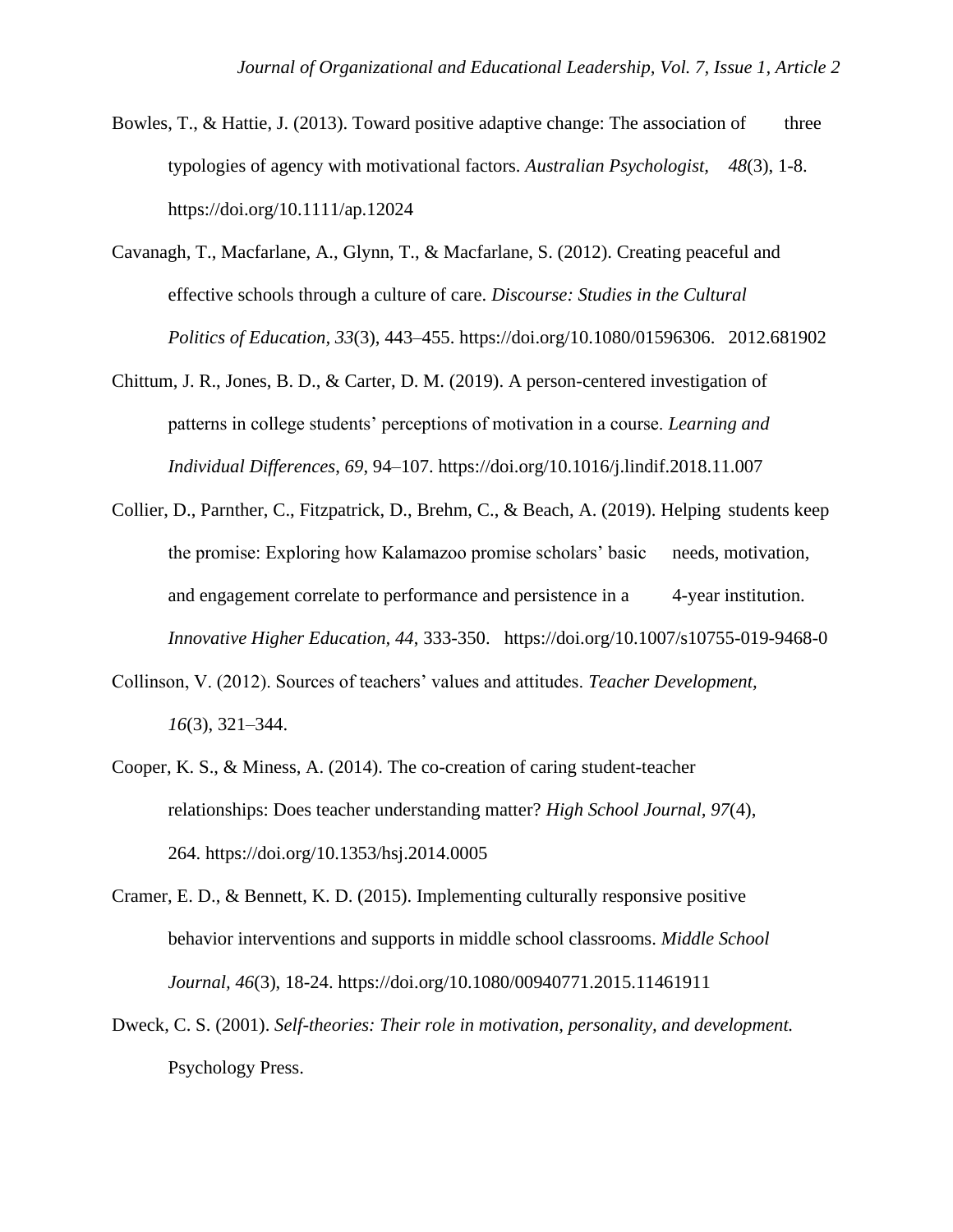- Eccles, J. S., & Wigfield, A. (2020). From expectancy-value theory to situated expectancyvalue theory: A developmental, social cognitive, and sociocultural perspective on motivation. *Contemporary Educational Psychology, 61*(101859), 1-13. [https://doi.org/10.1016/j.cedpsych.2020.101859](about:blank)
- Eisenbach, B. B. (2016). A conversation of care: Unpacking and engaging pre-service teacher ideologies. *Clearing House, 89*(6), 223. https://doi.org/10.1080/00098655. 2016.1215720
- Falls, A., & Roberts, G. (2012) High school dropouts: Interactions between social context, self-perceptions, school engagement, and student dropout. *Journal of Adolescence, 35*(1), 787-798.
- Froiland, J. M., & Worrell, F. C. (2016). Intrinsic motivation, learning goals, engagement, and achievement in a diverse high school. *Psychology in the Schools, 53*(3), 321– 336. [https://doi.org/10.1002/pits.21901](about:blank)
- Garza, R., Alejandro, E. A., Blythe, T., & Fite, K. (2014). Caring-for students: What teachers have to say. *ISRN Education, 2014*(1), 1–7.
- Garza, R., & Soto Huerta, M. (2014). Latino high school students' perceptions of caring: keys to success. *Journal of Latinos & Education, 13*(2), 134–151. https://doi.org/10.1080/15348431.2013.821065
- Gilligan, C. (2014). Moral injury and the ethics of care: Reframing the conversation about differences. *Journal of Social Philosophy, 45*(1), 89–106.
- Grealish, A., Tai, S., Hunter, A., Emsley, R., Murrells, T., & Morrison, A. P. (2017). Does empowerment mediate the effects of psychological factors on mental health, well-being,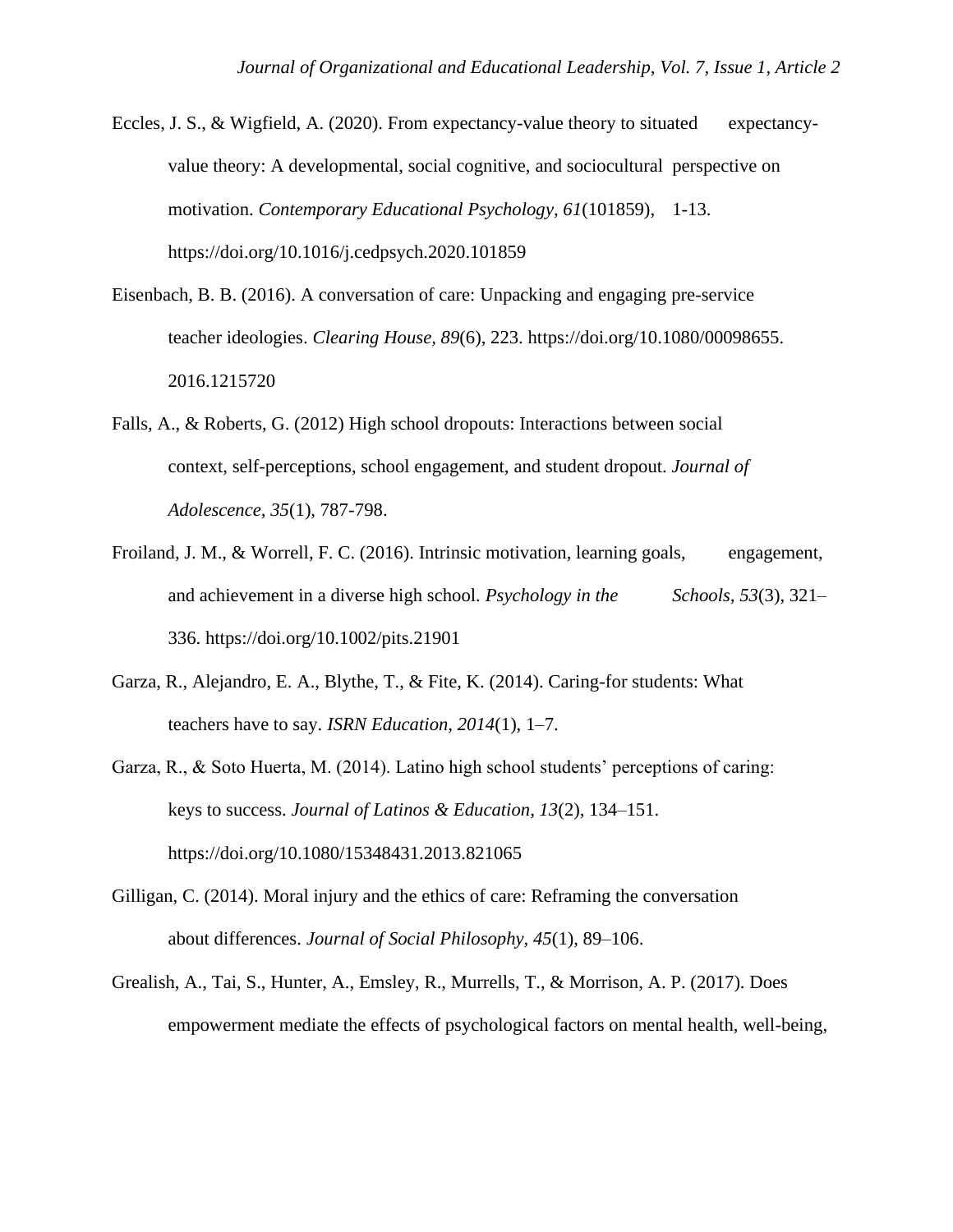and recovery in young people? *Psychology & Psychotherapy: Theory, Research & Practice*, *90*(3), 314–335. https://doi.org/10.1111/papt.12111

- Hattie, J. (2015). The applicability of visible learning to higher education. *Scholarship of Teaching and Learning in Psychology, 1*(1), 79-91.
- Hattie, J. & Yates, G. C. R. (2014). *Visible learning and the science of how we learn.*  Routledge.
- Hattie, J. A. C. (2009). *Visible learning: A synthesis of over 800 meta-analyses relating to achievement.* Routledge.
- Howard, T. C. (2001). Telling their side of the story: African-American students' perceptions of culturally relevant teaching. *The Urban Review, 33*(2), 131–149.
- Hulleman, C. S., Kosovich, J. J., Barron, K. E., & Daniel, D. B. (2017). Making connections: replicating and extending the utility value intervention in the classroom. *Journal of Educational Psychology*, *109*(3), 387–404.
- Jones, B. D. (2009). Motivating students to engage in learning: The MUSIC model of academic motivation. *International Journal of Teaching and Learning in Higher Education, 21*(2), 272-285.
- Jones, B. D. (2018). *Motivating students by design: Practical strategies for professors* (2nd ed.). CreateSpace.

Jones, B. D. (2019). Testing the MUSIC® Model of Motivation theory: Relationships between students' perceptions, engagement, and overall ratings. *The Canadian Journal for the Scholarship of Teaching and Learning*, *10*(3). https://doi.org/10.5206/cjsotl-rcacea.2019.3.9471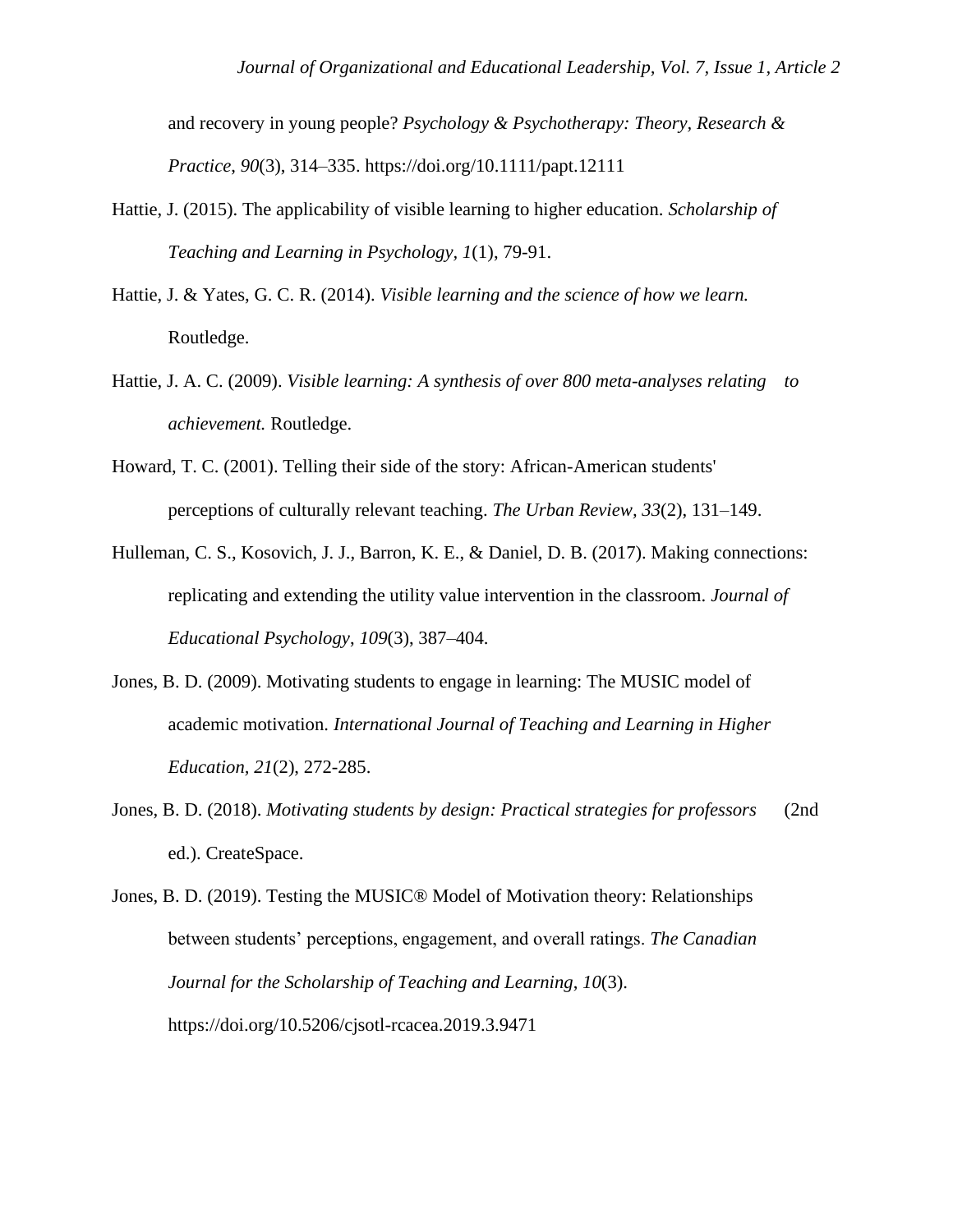- Jones, B. D. (2020). *User guide for assessing the components of the MUSIC® Model of Academic Motivation.* Retrieved from http://www.theMUSICmodel.com
- Jones, B. D., & Skaggs, G. (2016). Measuring students' motivation: Validity evidence for the MUSIC® Model of Academic Motivation Inventory. *International Journal for the Scholarship of Teaching and Learning, 10*(1), 1-9.
- Kimmel, S. B., Gaylor, K. P., & Hayes, J. B. (2016). Age differences among adult learners: Motivations and barriers to higher education. *Academy of Business Research Journal*, *4*, 18–44.
- Land, A., Mixon, J. R., Butcher, J., & Harris, S. (2014). Stories of six successful African American male high school students: A qualitative study. *NASSP Bulletin, 98*(2), 142-162.
- Masko, A. L. (2018). Keep it real  $\&$  love 'em up: Student-teacher relationships in an urban elementary school. *Curriculum and Teaching Dialogue, 20*(1-2), 35-51.
- McGinley, J. J., & Jones, B. D. (2014). A brief instructional intervention to increase students' motivation on the first day of class. *Teaching of Psychology*, *41*(2), 158–162.
- Miller, A. C., & Mills, B. (2019). 'If they don't care, I don't care': Millennial and generation Z students and the impact of faculty caring. *Journal of the Scholarship of Teaching & Learning, 19*(4), 78–89. https://doi.org/10.14434/ josotl.v19i4.24167
- Noddings, N. (1984). *Caring: A feminine approach to ethics and moral education.* University of California Press.
- Noddings, N. (1992, 2005). *The challenge to care in schools: An alternative approach to education.* Teachers College Press.

Noddings, N. (2001). Care and coercion in school reform. *Journal of Educational*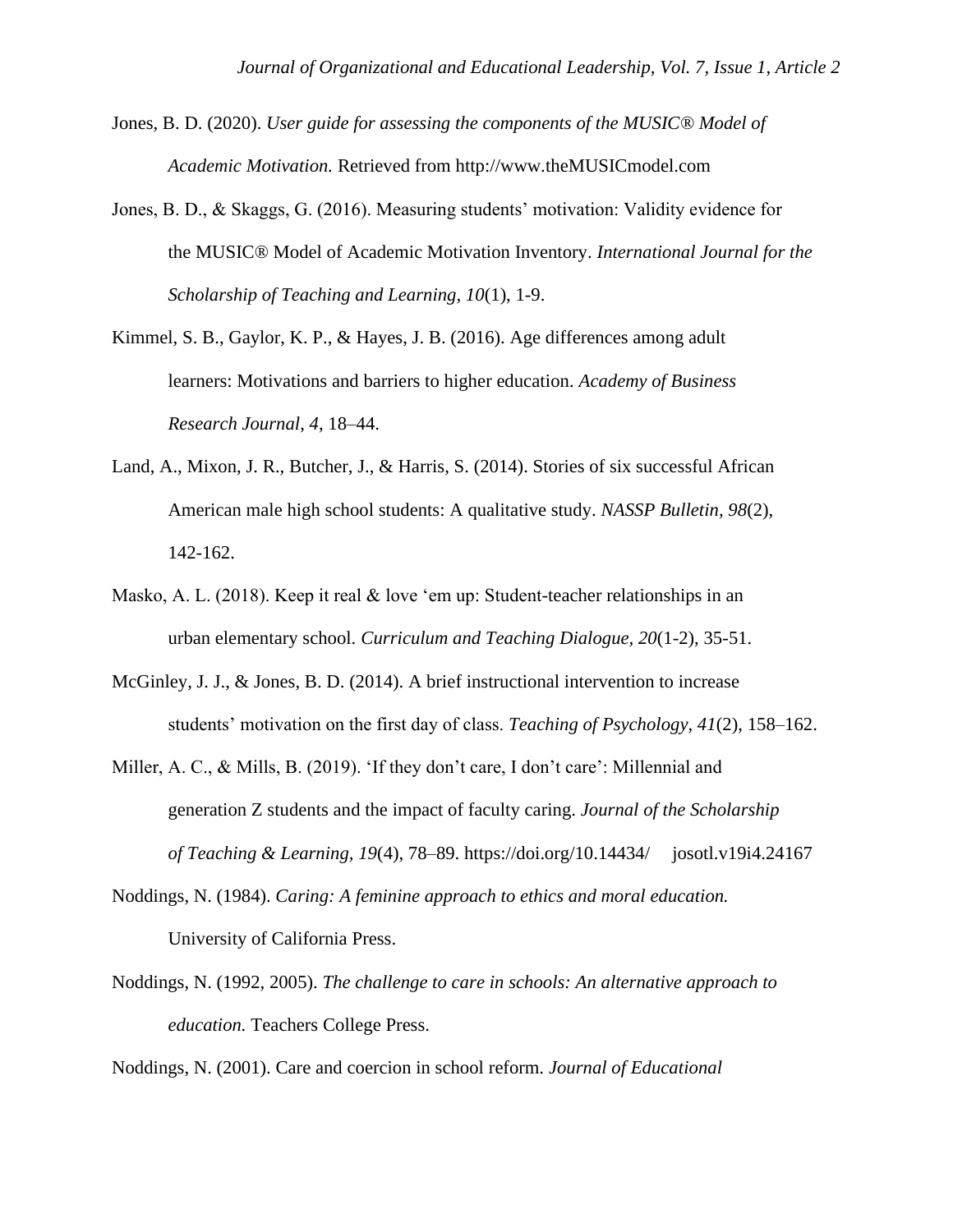*Change, 2*(1), 35–43.

- Noddings, N. (2010). Moral education in an age of globalization. *Educational Philosophy & Theory, 42*(4), 390–396.
- Noddings, N. (2013). *Caring: A relational approach to ethics & moral education*. University of California Press.

Pace, A. C., Ham, A.-J.L., Poole, T. M., & Wahaib, K. L. (2016). Validation of the MUSIC® Model of Academic Motivation Inventory for use with student pharmacists. *Currents in Pharmacy Teaching & Learning*, 8, 589-597. http://dx.doi.org/10.1016/j.cptl.2016.06.001

- Palos, R., Magurean, S., & Petrovici, M. C. (2019). Self-regulated learning and academic performance: The mediating role of students' achievement goals. *Revista de Cercetare Si Interventie Sociala*, *67*, 234–249. [https://doi.org/10.33788/rcis.67.15](about:blank)
- Parsons, E. (2005). From caring as a relation to culturally relevant caring: A white teacher's bridge to black students. *Equity & Excellence in Education, 38*(1), 25–34.
- Rabin, C. (2014). Don't throw the rocks!: Cultivating care with a pedagogy called rocks-in-the-basket. *Journal of Research in Childhood Education, 28*(2), 145–161.
- Roberts, M. (2010). Toward a theory of culturally relevant critical teacher care: African American teachers' definitions and perceptions of care for African American students. *Journal of Moral Education, 39*(4), 449–467.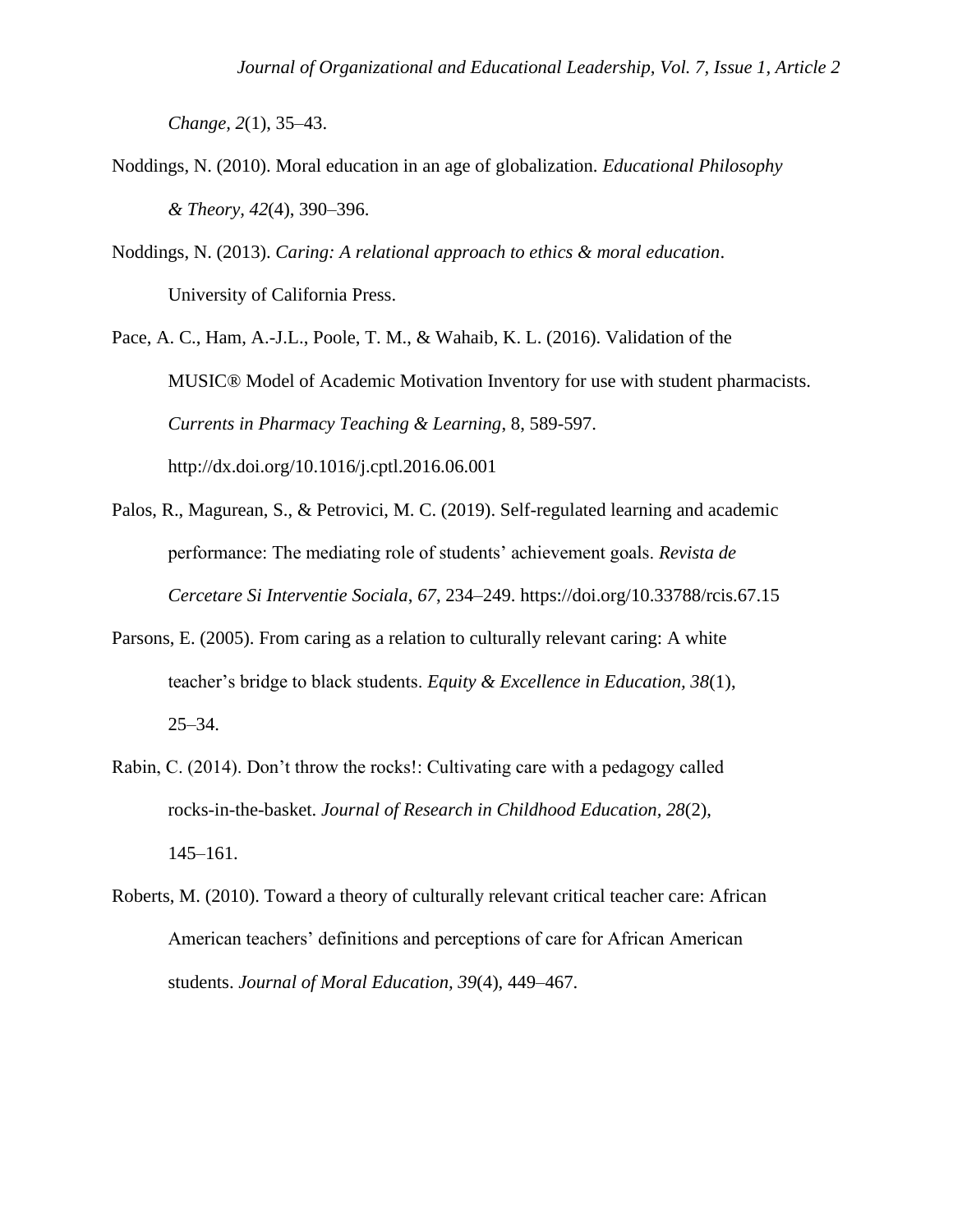- Sava, S. L., Vîrgă, D., & Palos, R. (2020). The role of teacher support, students' need satisfaction, and their psychological capital in enhancing students' self-regulated learning. *Studia Psychologica*, *62*(1), 44–57. https://doi.org/10.31577/ sp.2020.01.790
- Shevalier, R., & McKenzie, B. A. (2012). Culturally responsive teaching as an ethics-and care-based approach to urban education. *Urban Education, 47*(6), 1086–1105.
- Simons, J., Vansteenkiste, M., Lens, W., & Lacante, M. (2004). Placing motivation and future time perspective theory in a temporal perspective. *Educational Psychology Review, 16*(2), 121-139. https://doi.org[/10.1023/B:EDPR.0000026609.94841.2f](about:blank)
- Todd, R. L. (2018). Do your students know you care?: A phenomenological study of teacher care. *National Teacher Education Journal, 11*(3), 81–99.
- Tosolt, B. (2009). Middle school students' perceptions of caring teacher behaviors: Differences by minority status. *Journal of Negro Education, 78*(4), 405–416.
- Trolian, T. L., & Jach, E. A. (2020). Engagement in college and university applied learning experience and students' motivation. *Journal of Experiential Education, 43*(3), 317-335.
- Tschannen-Moran, M. (2004). Becoming a trustworthy leader. In M. Grogan, *The Jossey-Bass Reader on Educational Leadership* (40-54). Jossey-Bass.
- Tumova, D. (2020). The influence of factors and measures on the motivation of students in the academic environment. *Public Security & Public Order / Visuomenes Saugumas Ir Viesoji Tvarka*, *24*, 351–367. https://doi.org/10.13165/ PSPO-20-24-22
- Ullucci, K. (2009). "This has to be family": Humanizing classroom management in urban schools. *Journal of Classroom Interaction, 44*(1), 13-28.
- Urdan, Y., & Schoefelder, E. (2006). Classroom effects on student motivation: Goal structures, social relationships, and competence beliefs. *Journal of School Psychology,*